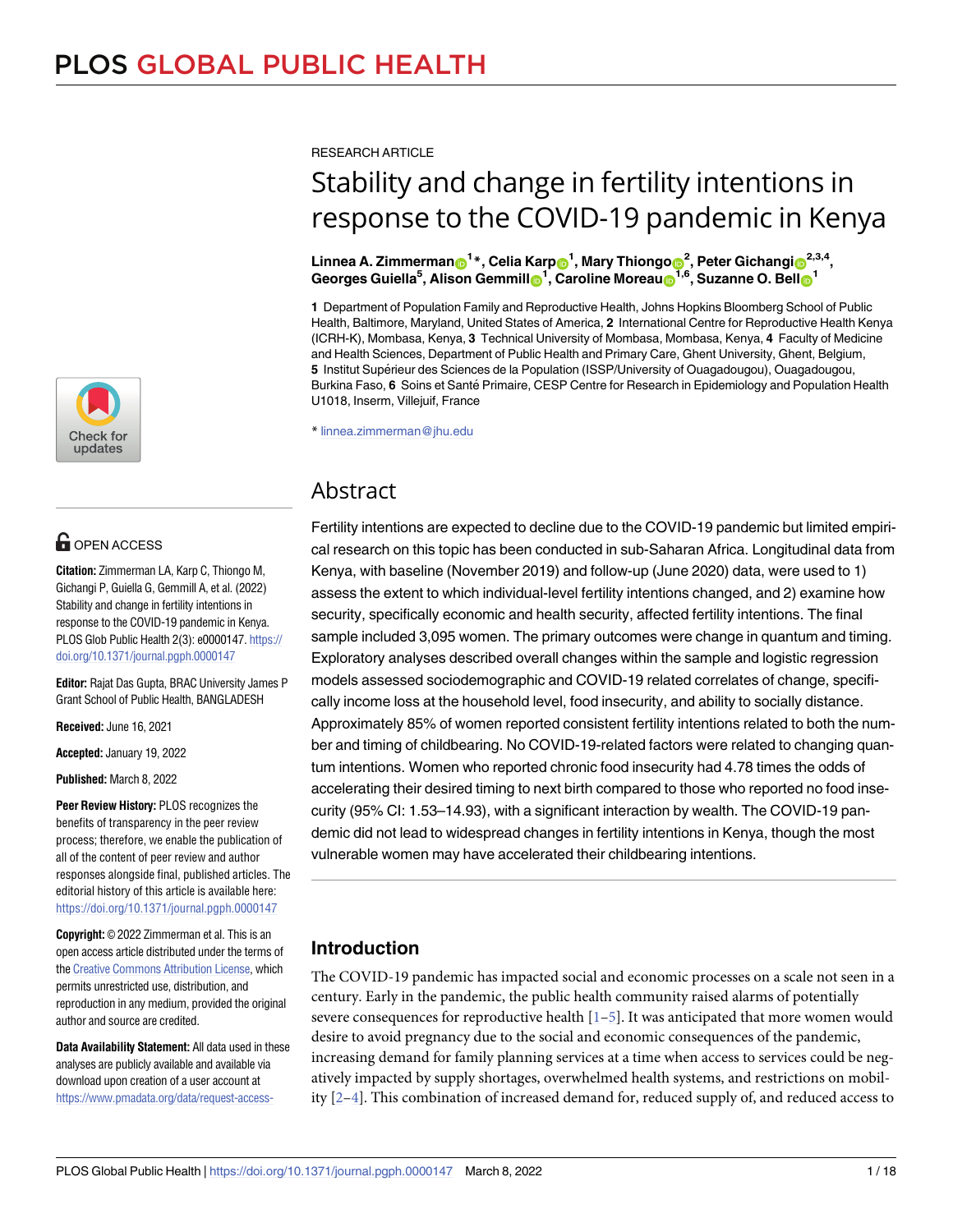<span id="page-1-0"></span>[datasets.](https://www.pmadata.org/data/request-access-datasets) PMA staff grant access upon creation of the account.

**Funding:** This work was supported, in whole, by the Bill and Melinda Gates Foundation through a grant (INV 009466). Under the grant conditions of the Foundation, a Creative Commons Attribution 4.0 Generic License has already been assigned to the Author Accepted Manuscript version that might arise from this submission. The funders had no role in study design, data collection and analysis, decision to publish, or preparation of the manuscript.

**Competing interests:** The authors have declared that no competing interests exist.

contraceptive services led to estimates of increases in unmet need for a modern method of contraception by between 47 million [\[5](#page-15-0)] and 49 million [\[4](#page-15-0)] women and from 7 million [[5](#page-15-0)] to 15 million [\[4](#page-15-0)] unintended pregnancies in low- and middle-income countries (LMIC).

Current estimates now suggest, however, that increases in unmet need and unintended pregnancies were significantly lower than originally anticipated [\[6\]](#page-15-0). Evidence from the United States and Western Europe suggests that individuals are shifting towards delaying and limiting childbearing as a result of the pandemic, though this varies by country and across sociodemographic characteristics [[7](#page-15-0),[8](#page-15-0)]. There remains, however, little empirical evidence to indicate these patterns are similar in sub-Saharan Africa, where some suggest there may actually be *increases* in desired fertility [\[9](#page-15-0)]. Previous research in sub-Saharan Africa has found that uncertainty, such as that introduced by the COVID-19 pandemic, whether related to economics or health, may result in increased fertility desires, as child-bearing can be viewed as a mechanism to improve stability among some populations [[10](#page-15-0),[11\]](#page-15-0).

Large-scale economic uncertainty has been associated with declines in both fertility intentions and fertility in the United States and Europe  $[12-14]$ , though reductions are not uniform, with significant variation based on age, parity, education, and socioeconomic disadvantage [\[14–16\]](#page-15-0) The role of economic uncertainty on fertility patterns in sub-Saharan Africa is less clear. Agadjanian found that fertility intentions in Mozambique were predicated on the stability, or instability, of individual's economic situation and shifted in response to changing economic realities [\[17\]](#page-15-0) while Trinitapoli and Yeatman found that flexibility in fertility intentions was common among women in Malawi and served to accommodate uncertainty [[10](#page-15-0)]. While these findings align with the hypothesis that uncertainty would lead to childbearing delays or limiting, other work suggests the opposite. In societies with few social safety nets, uncertainty can result in increased childbearing as a means to attain greater security  $[18]$ . Other work from Malawi also supports this; women who experienced a recent food shortage were more likely to express the desire to have a child sooner [\[19\]](#page-15-0). Thus, while it has been assumed that fertility intentions in sub-Saharan Africa will decline as a result of uncertainty introduced by the COVID-19 pandemic, the evidence does not necessarily support this.

Separate from economic repercussions, epidemics may introduce additional uncertainty around health and wellbeing that affects fertility, but evidence from previous epidemics is limited in its applicability to the COVID-19 pandemic. Previous work assessing the impact of the 1918–1919 influenza pandemic, the disease most similar in scale and pathology to the COVID-19 pandemic, is mixed; in the aftermath of the pandemic, fertility increased in some countries  $[20]$  $[20]$  $[20]$ , declined in others  $[21-23]$ , and was minimally impacted in others  $[24]$  $[24]$  $[24]$ . That the 1918 flu pandemic was contemporaneous with World War I adds additional complexity to estimating its impact on fertility. Uncertainty related to more recent epidemics, such as the HIV and Zika epidemics, has demonstrated that uncertainty related to infection and health is associated with changes in fertility patterns and preferences [[10,11,25–](#page-15-0)[29](#page-16-0)], but these epidemics differ significantly from COVID-19 due to the higher risk of long-term morbidity and mortality. Lessons from these more recent epidemics may thus not be applicable to the COVID-19 pandemic, which has also had a simultaneous and widescale economic impact.

### **Study objective**

The objective of this study is to explore how the COVID-19 pandemic, and the associated economic and health uncertainties it introduced, affected women's fertility intentions in Kenya. We focus on two demographic aspects of fertility intentions; what demographers call the quantum of fertility (i.e. the number of births women will have by the time they finish childbearing) and the tempo of fertility (i.e. the timing of these births) [[30](#page-16-0),[31](#page-16-0)]. Specifically, using data from a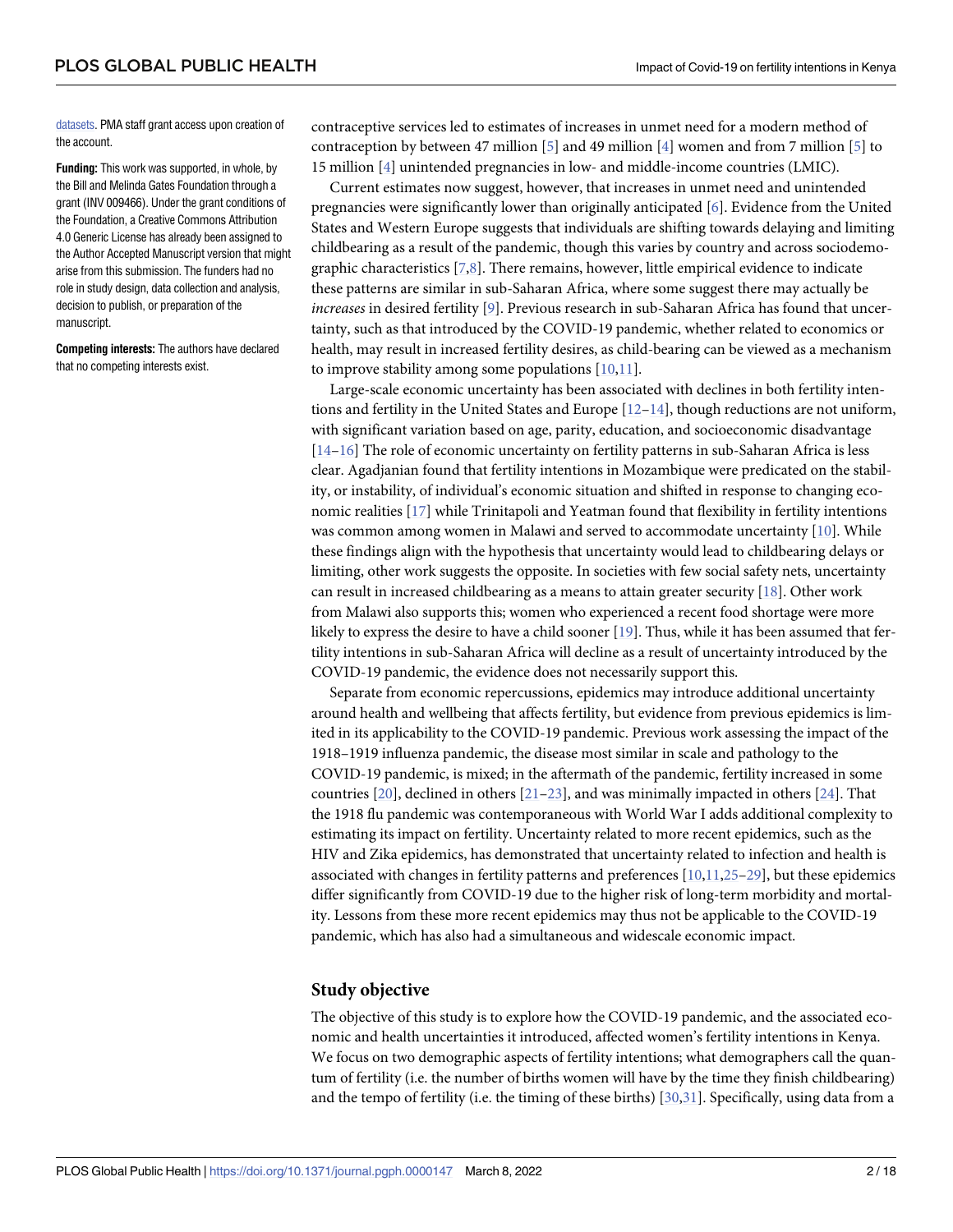<span id="page-2-0"></span>longitudinal study among women aged 15–49 in Kenya, this study aims to 1) describe the extent to which individual-level intentions for future children (quantum) and the time frame of intentions to have a child (tempo) change, and for whom, in the context of the onset of the COVID-19 pandemic, and 2) examine the effect that changes in economic and health security associated with the onset of the COVID-19 pandemic had on quantum and tempo of fertility intentions.

### **Conceptual framework**

Our analysis is guided by an adaptation to the conceptual framework created by Fahlen and Oláh to assess the role of economic uncertainty on fertility intentions in Europe [\[32\]](#page-16-0), and Aassve and colleagues' framework anticipating the effects of COVID-19 on fertility [\[9](#page-15-0)] (Fig 1).

We hypothesize that the COVID-19 pandemic affects fertility intentions via multiple pathways, but ultimately operates through both the structural/societal level and the individual/ household level to influence economic and health security, a critical determinant of fertility preferences. [[10–12\]](#page-15-0) At the structural/societal level, *societal and community factors*—including government structure and social norms such as individualism versus collectivism—influence the *social response to the pandemic*. The social response includes such actions as closing schools, imposing quarantines, and issuing stay-at-home orders. *Individual*, *partner*, *and household factors* include factors such as age, employment, and wealth, in addition to changes at the household level that may occur as a direct result of the pandemic, such as loss of employment or illness and/or the death of a family member. These factors influence an *individual's response to the pandemic* through influencing their ability and willingness to comply with health and safety recommendations, such as quarantining and social distancing. Both the social and individual responses to the pandemic influence a woman's *economic and health security*. Though other aspects of security exist, we hypothesize that in the COVID-19 pandemic, economic security and health security would be the major factors contributing to changes in fertility intentions. In addition to influencing pandemic-related behaviors, such as social distancing or masking, security will also inform *fertility intentions*, which we assess through changes in both the quantum (whether the respondent would like to have additional children) and tempo (when the respondent would like to have her next child). While not assessed in this study, fertility intentions directly affect realized fertility. We note that social factors, such as norms, and individual factors, like age and autonomy, continue to exert independent influence on fertility intentions, regardless of COVID-19. Our interest, however, is in understanding how COVID-19 affects these pathways of influence.





<https://doi.org/10.1371/journal.pgph.0000147.g001>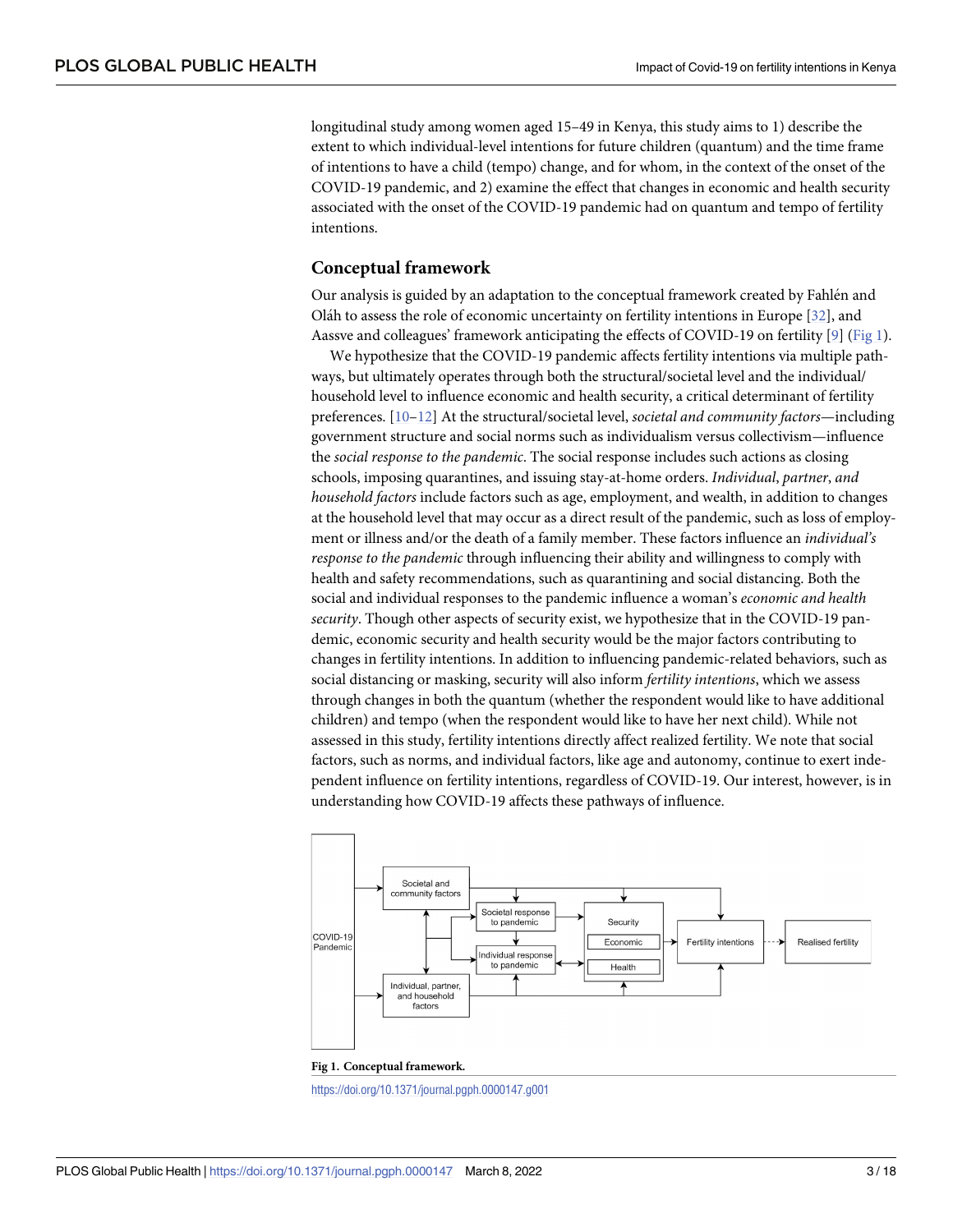## <span id="page-3-0"></span>**Methods**

#### **Study setting**

Kenya is a middle-income country in East Africa. Relative to the region, Kenya has low fertility with a total fertility rate of 3.5 [\[33](#page-16-0)] and high modern contraceptive prevalence at 56.4% [\[34](#page-16-0)]. Significant disparities exist within the country, particularly by residence and wealth, with the rural poor having significantly higher food insecurity and poor health indicators prior to COVID-19 [\[35\]](#page-16-0). The first confirmed case of COVID-19 in Kenya was reported on March 12, 2020 [\[36](#page-16-0)]. Several measures were taken within weeks of the first confirmed COVID-19 case to slow the spread of the pandemic, including social distancing and restrictions on gatherings, imposition of a night curfew, limitations on public transportation, and closure of schools [[37](#page-16-0)]. At the time of follow-up data collection, detailed further below, nearly 3,000 cases of COVID-19 had been detected in Kenya, and face coverings were required in all public spaces [[37\]](#page-16-0). Restrictions were strictest between mid-March and mid-June 2020 and lessened over time, however, with a resurgence in transmission beginning in mid-January, 2021, some restrictions have been re-imposed [\[37,38](#page-16-0)]. As of April 27, 2021, there were 156,981 cases and 2,643 deaths [\[39](#page-16-0)].

#### **Data**

This study draws on longitudinal data from Performance Monitoring for Action (PMA), a panel study designed to examine key reproductive health indicators in sub-Saharan Africa and South-East Asia. PMA used a multiple stage cluster sampling approach, starting with first randomly selecting 11 counties using probability proportional to size, then randomly selecting 308 enumeration areas (EAs) using probability proportional to size, stratified by county and urban/rural residence. Within each EA, enumerators compiled a list of all households and then randomly selected 35 households per EA. A household questionnaire was administered in each household, including a roster that identified all women age 15–49 who slept in the household the night before and/or are regular members of the household. The baseline PMA panel survey was implemented in November 2019 (herein referred to as "baseline"), during which women responded to an in-person questionnaire and shared information about their sociodemographic characteristics, reproductive histories, fertility intentions, and contraceptive behaviors. Women provided written informed consent for initial interviews and provided phone numbers to participate in follow-up surveys. Parental consent and adolescent assent were obtained for women younger than age 18.

In response to COVID-19, PMA conducted a phone-based follow-up survey between May and July 2020 (herein referred to as "follow-up") during the first wave of COVID-19, when restrictions on movements and gathering were strictest. Women were eligible to participate in the follow-up survey if they owned a phone (67.7% of all women) and were successfully reached for the follow-up interview (94.9% of phone owners). Fewer than 1% of eligible women reached for follow-up refused to participate in the survey, resulting in a final sample 5,972 women (63.0% of the original sample) who completed the baseline and follow-up surveys. Due to restrictions on face-to-face interactions, all interviews were conducted over the phone and thus, women provided oral consent after interviewers read the informed consent procedures. Parental consent for adolescents was waived for the phone follow-up and adolescents provided consent. Oral consent was recorded via a checkbox in the survey by the interviewer.

**Ethics approval statement.** Ethical approval for this research was granted by the Kenyatta National Hospital-University of Nairobi Ethics Research Committee (No. P241/04/2020), and the Johns Hopkins Bloomberg School of Public Health (IRB No. 12407).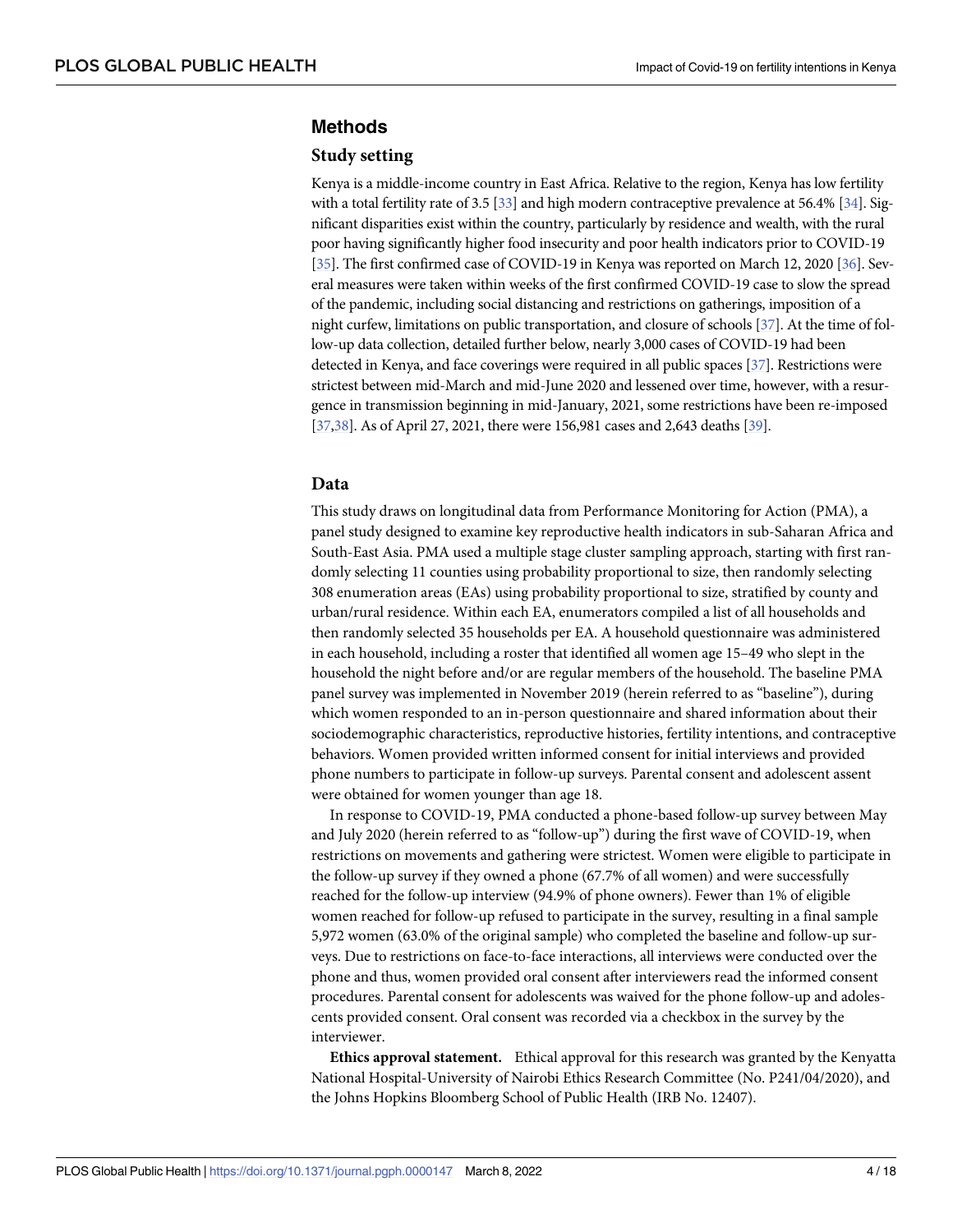<span id="page-4-0"></span>**Patient consent statement.** All participants gave consent to participate and consent procedures approved by the Kenyatta National Hospital-University of Nairobi Ethics Research Committee (No. P241/04/2020), and the Johns Hopkins Bloomberg School of Public Health (IRB No. 12407).

#### **Sample**

For this analysis, we restricted the sample to women who completed the baseline and followup surveys, were married or in-union at baseline, and reported not being pregnant or infertile at baseline or follow-up ( $n = 3,297$ ). We computed post-stratification weights based on woman's likelihood of owning a phone and responding to the phone survey as a function of her age, education, wealth, and residence to account for phone ownership, non-response, and differential COVID-19 survey loss to follow-up, while adjusting for complex survey design. We excluded 202 women who stated that they did not know their fertility intentions or said that they did not have a response to the question at either baseline or follow-up as it was unclear how to define their consistency in reporting, and one woman who was missing covariate information, resulting in a final analytic sample of 3,095 women ([Fig](#page-5-0) 2). There were no statistically significant differences in sociodemographic characteristics between the weighted baseline and follow-up surveys following the application of survey weights (S1 [Table](#page-14-0)).

#### **Measures**

**Outcome variables.** Our primary dependent variable was *change in fertility intentions* during the COVID-19 period, assessed by comparing women's reported fertility intentions at baseline and follow-up. We first explored a binary measure of change related to the overall desire to have any children among nulliparous women or more children among parous women (for simplicity, we will refer to this as "any/more"), regardless of timing—we refer to this as a "quantum change". We stratified the analysis based on baseline fertility intention, creating two groups: women who reported wanting any/more children at baseline and women who reported not wanting any/more children at baseline. Among women who reported wanting any/more children, we defined women as *stable* in their fertility intentions if they consistently reported wanting any/more children at follow-up and as *antinatalist* if they shifted to not wanting any/more children at follow-up. Among women who reported not wanting any/ more children at baseline, women were defined as *stable* if they reported not wanting any/ more children at follow-up and as *pronatalist* if they shifted to wanting any/more children at follow-up.

We then investigated how timing of future childbearing intentions was affected by COVID-19 among women who reported wanting any/more children at baseline and follow-up–we refer to this as a "tempo change". We focused on changes in one-year fertility intentions as we hypothesize that women would be more likely to adapt their immediate childbearing intentions in response to the social and economic circumstances of the pandemic, relative to longer term fertility intentions, which may remain relatively unaffected. Similar to the quantum analysis, we stratified women based on their report at baseline, again creating two groups; women who reported wanting a child in one year or less at baseline and those who wanted to wait at least one year before the birth of their next child. Among women who stated they would like to have a child in one year or less at baseline, we classified women as *decelerators* if they shifted to wanting children later (*>*1 year) or *consistent* if they reported wanting children within the same time frame. Among women who indicated they wanted to wait more than one year to have a child at baseline, we classified women as *accelerators* if reported wanting a child in one year or less at follow-up. or *consistent* if they reported wanting children within the same time frame (*>*1 year).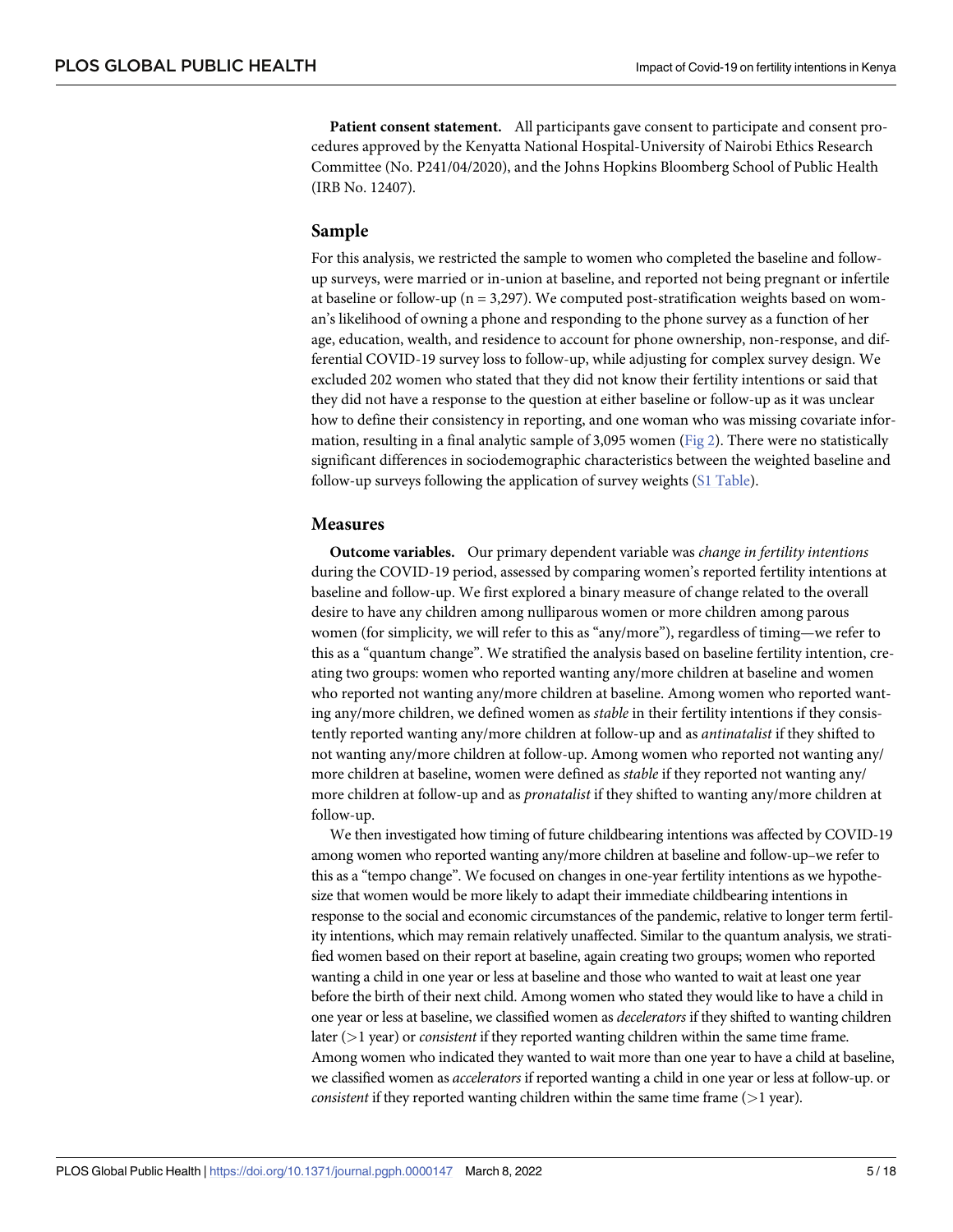<span id="page-5-0"></span>

**[Fig](#page-4-0) 2. Flowchart of sample selection.**

<https://doi.org/10.1371/journal.pgph.0000147.g002>

**Covariates.** Our primary independent variables assessed women's economic and health security. We initially intended to examine *perceived security* by exploring concerns about future income loss (economic security) and about being infected with SARS-COV-2 (health security) related to changes in women's fertility intentions. However, women reported nearly universal agreement to these two questions; 95.8% of women indicated being concerned/very concerned about future income loss and 92.6% were concerned/very concerned of becoming infected with SARS-COV-2, limiting the utility of these two measures. Thus, we used three alternative measures to assess security—household income loss (none, partial, complete), ability to social distance (yes/no), and food insecurity (none, chronic, increased). Ability to social distance was defined based on self-report to the question, "Are you able to avoid contact with people outside your household?"(Yes/No). Food insecurity was defined relative to pre-COVID-19 using two survey items. First, we asked if the respondent or a household member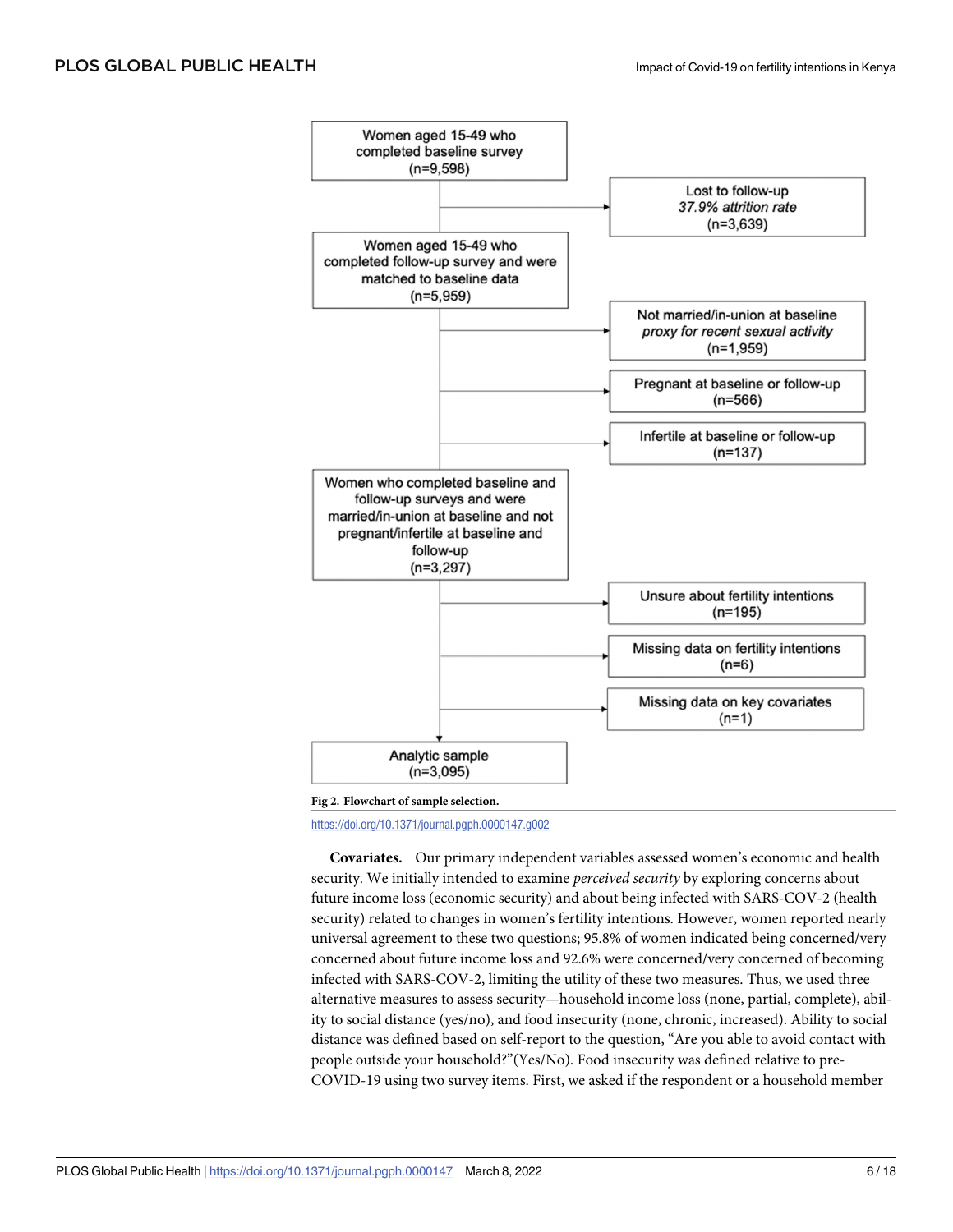<span id="page-6-0"></span>went a whole day and night without eating since the pandemic began (yes/no), and, if so, whether this experience was more common than before COVID-19 (yes/no). We created a three-level categorical variable indicating no food insecurity, chronic food insecurity (food insecurity before and after COVID-19 that did not worsen), and increased food insecurity.

To assess the association of *individual*, *partner*, *and household characteristics*, we examined a range of sociodemographic indicators including residence (urban/rural), age (15–24, 25–34, and 35–49 years), parity (0–1, 2–3, and 4 or more children), and household wealth tertiles (low, middle, high) measured prior to the pandemic. Household wealth, which is created and provided in PMA public use datasets and was not created independently for this analysis, was measured through the creation of a continuous score from an index of household assets, using a similar methodology as employed by the Demographic and Health Survey [[40](#page-16-0)]. Tertiles were created based on the household score. Nulliparous and primiparous women were combined due to sample size considerations as very few nulliparous women reported wanting no children. We treated education as a binary variable, indicating less than secondary versus secondary or higher education. All variables were selected based on the conceptual framework and were included in models independent of statistical significance.

#### **Analysis**

**Quantum.** We first examined the quantum change in fertility intentions due to COVID-19. Descriptive analyses summarized sample characteristics and examined distributions of women's fertility intentions before and during COVID-19.

We then ran bivariate and multivariable binomial logistic regression models to explore the associations of sociodemographic characteristics and measures of security with fertility intentions at follow-up. Analysis was stratified by women's fertility intentions at baseline as we examined the odds of wanting any/more children at follow-up (*pronatal*) among women who reported wanting no/no more children at baseline, and separately assessed the odds of wanting no/no more children at follow-up (*antinatal*) women who reported wanting any/more children at baseline.

**Tempo.** Next, we examined the tempo change in fertility intentions due to COVID-19 among women who stated that they wanted to have children at baseline and follow-up. Descriptive analyses examined the proportions of women who *accelerated* or *decelerated* their fertility intentions during COVID-19 compared to baseline. We then ran bivariate and multivariable binomial logistic regression models to explore the associations of sociodemographic characteristics and measures of security with on-year fertility intentions at follow-up. Again, analysis was stratified by women's fertility intentions at baseline, as we examined the odds of wanting a child *within* one year (accelerating) among women who indicated wanting any/more children *in more than one year* at baseline, and the odds of wanting a child in *more* than one year (decelerating) among women who reported wanting any/more children *within one year* at baseline.

For both quantum and tempo, we tested for interactions between each combination of wealth, household income loss, and food insecurity, separately, to understand if wealth modified the effect of economic security on changes in fertility intentions. Only the interaction of wealth and food insecurity was significant and included in the final model.

For simplicity, [Table](#page-7-0) 1 below summarizes the definitions of each group.

Multicollinearity was assessed using variance inflation factors (VIFs), which averaged 1.22 for all covariates. We excluded age, as it was moderately correlated with parity and residence, and due to the extremely small sample sizes of women *<*24 who expressed antinatal desires or who desired to accelerate timing. We assessed each model's goodness-of-fit via Hosmer-Lemeshow tests; none violated test assumptions (p*>*0.05), indicating good model fit. We defined statistical significance at p*<*0.05 and marginal significance at p*<*0.10. All analyses accounted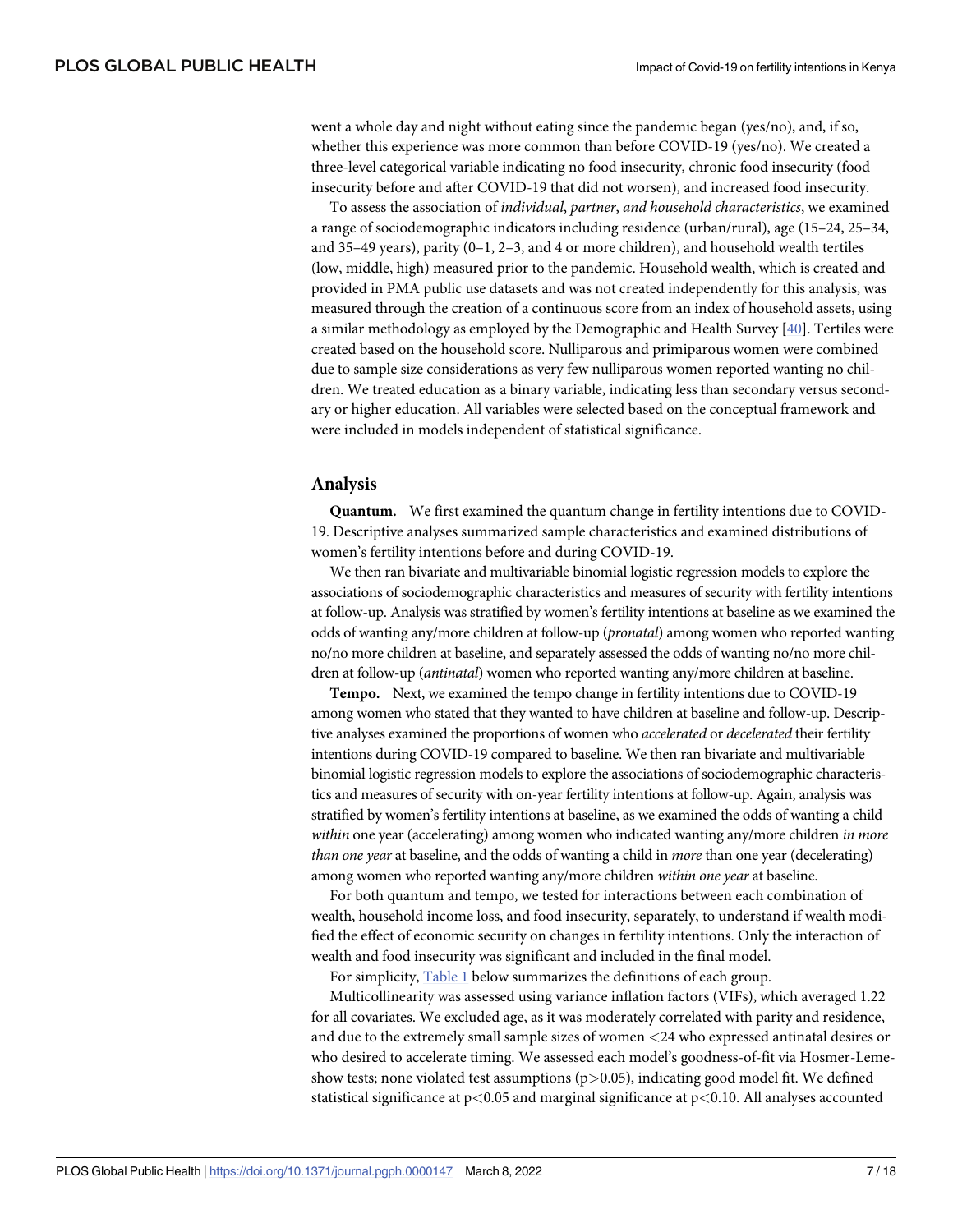#### <span id="page-7-0"></span>**[Table](#page-6-0) 1. Description and operationalization of fertility intention dimensions.**

| Fertility intention dimension | Population                                     | <b>Status at baseline</b> | Possible values at follow-up                                                      |
|-------------------------------|------------------------------------------------|---------------------------|-----------------------------------------------------------------------------------|
| Quantum                       | All women                                      | Want any/more             | 0: want any/more (stable)<br>1: want no more/none ( <i>antinatal</i> )            |
|                               |                                                | Want no more/none         | 0: want no more/none ( <i>stable</i> )<br>1: want any/more ( <i>pronatal</i> )    |
| Tempo                         | Women who wanted any/more children at baseline | Want in $\leq 1$ year     | 0: want in $\leq 1$ year (stable)<br>1: want in $>$ 1 year (decelerators)         |
|                               |                                                | Want in $>1$ year         | 0: want in $>1$ year (stable)<br>1: want in $\leq 1$ year ( <i>accelerators</i> ) |

<https://doi.org/10.1371/journal.pgph.0000147.t001>

for the complex survey design, using post-stratification weights and accounting for multistage selection and clustering. Analyses were conducted using Stata 16.1 [[41](#page-16-0)].

# **Results**

### **Sample characteristics**

Characteristics of the sample are presented in [Table](#page-8-0) 2. Most women lived in rural areas and had at least two children. Approximately 41% of women in Kenya completed secondary school or higher. Fewer than 10% of women Kenya reported that their households had sustained no economic losses, with half of women reporting partial loss of income. About one-quarter of women in Kenya reported heightened food insecurity during COVID-19, 69% reported being able to socially distance, and 79% reported being very concerned about becoming infected.

### **Descriptive changes**

**Quantum.** At baseline, 50.6% of women wanted any/more children in the future, while at follow-up, 53.6% of women indicated that they wanted any/more children in the future [\(Table](#page-9-0) 3). The majority of women maintained stable in their stated quantum fertility intentions between baseline and follow-up. Forty-four percent of women reported that they wanted any/more children and 40.0% reported that they did not want any/more children at both time points. Altogether, 6.5% shifted from wanting more/any children to wanting no/no more children (*antinatal*) and 9.5% switched from wanting no/no more children to wanting any/more children at follow-up (*pronatal*).

**Tempo.** Among women who consistently reported wanting any/more children at baseline and follow-up (44.1% of the total sample), 16.8% wanted a child within one year at baseline compared to 17.0% of these women at follow-up ([Table](#page-9-0) 3). We found that timing of next birth remained largely stable; 75.0% of women reported wanting their next child in more than one year at both time points while 8.8% consistently reported wanting their next child in less than one year. Less than ten percent of women who wanted any/ more children in both surveys *accelerated* (8.2%) or *decelerated* (8.0%) the desired timing of their next birth.

# **Bivariable results**

Bivariate results are shown in S1 [Table.](#page-14-0) Compared to women with stable quantum intentions, only parity was associated with adopting *pronatal* intentions while education, parity, and household income loss were significantly associated with adopting *antinatal* intentions. Food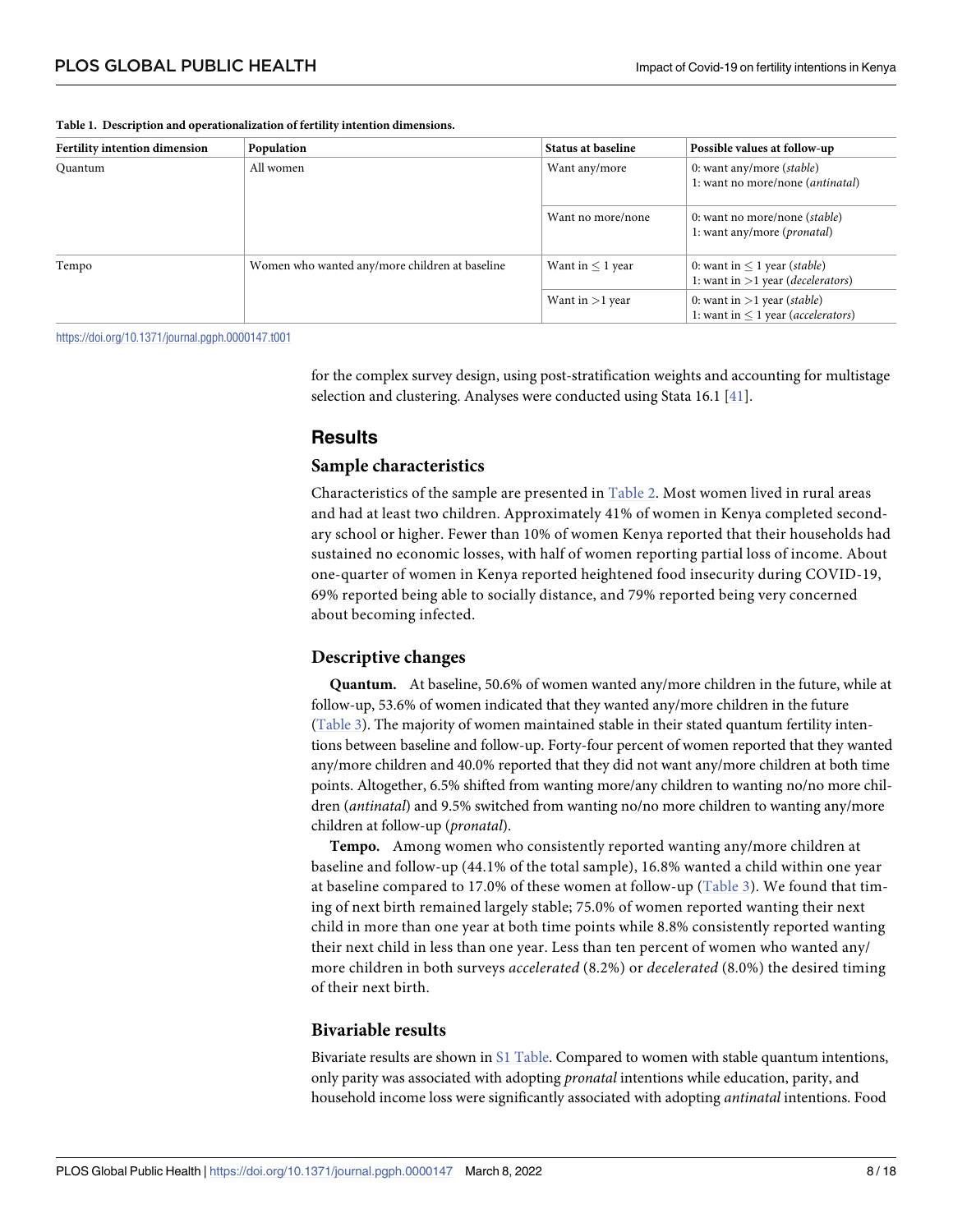|                  |                                   |                                                  | N      | %       |
|------------------|-----------------------------------|--------------------------------------------------|--------|---------|
| Sociodemographic |                                   |                                                  |        |         |
|                  | Residence                         |                                                  |        |         |
|                  |                                   | Urban                                            | 864    | 27.9    |
|                  | Rural                             |                                                  | 2,231  | 72.1    |
|                  | Age                               |                                                  |        |         |
|                  |                                   | $15 - 24$                                        | 640    | 20.7    |
|                  |                                   | $25 - 34$                                        | 1,255  | 40.5    |
|                  |                                   | $35 - 49$                                        | 1,200  | 38.8    |
|                  | Parity                            |                                                  |        |         |
|                  |                                   | Nulliparous                                      | 78     | 2.5     |
|                  | $1 - 2$                           |                                                  | 1,137  | 36.7    |
|                  | $3 - 4$                           |                                                  | 1,094  | 35.3    |
|                  |                                   | 5 or more                                        | 785    | 25.4    |
|                  | Education                         |                                                  |        |         |
|                  | Never                             |                                                  | 174    | 5.6     |
|                  |                                   | Primary                                          | 1,649  | 53.3    |
|                  |                                   | Secondary or higher                              | 1,2712 | 41.1    |
|                  | Wealth                            |                                                  |        |         |
|                  | Low                               |                                                  | 1,172  | 37.9    |
|                  |                                   | Middle                                           | 1,044  | 33.7    |
|                  | High                              |                                                  | 879    | 28.4    |
|                  | COVID-19-related factors          |                                                  |        |         |
|                  | Economic loss due to COVID-19     |                                                  |        |         |
|                  | None                              |                                                  | 210    | 6.8     |
|                  |                                   | Partial                                          | 1,573  | 50.8    |
|                  |                                   | Complete                                         | 1,311  | 42.4    |
|                  |                                   | Concern about future income loss due to Covid-19 |        |         |
|                  | No                                |                                                  | 133    | 4.3     |
|                  | Yes                               |                                                  | 2,962  | 95.7    |
|                  | Food insecurity since COVID-19    |                                                  |        |         |
|                  | None                              |                                                  | 2,104  | 68.0    |
|                  |                                   | Chronic stable                                   | 277    | 9.0     |
|                  |                                   | Increased                                        | 713    | 23.0    |
|                  | Able to socially distance         |                                                  |        |         |
|                  | No                                |                                                  | 954    | 30.8    |
|                  | Yes                               |                                                  | 2,141  | 69.2    |
|                  | Concerned about becoming infected |                                                  |        |         |
|                  |                                   | Very concerned                                   | 2,461  | 79.5    |
|                  |                                   | Concerned                                        | 408    | 13.2    |
|                  |                                   | A little concerned                               | 84     | 2.7     |
|                  |                                   | Not concerned                                    | 141    | $4.5\,$ |

<span id="page-8-0"></span>**[Table](#page-7-0) 2. Characteristics of women who were married/in-union and completed the baseline and COVID-19 follow-up surveys in Kenya, PMA 2020 (N = 3,095).**

Notes: Weighted column totals (N) and proportions (%).

<https://doi.org/10.1371/journal.pgph.0000147.t002>

insecurity was significantly associated with *accelerating* fertility intentions, while education was marginally associated. There were no observed associations between sociodemographic correlates or COVID-19 related factors with *decelerating* fertility intentions.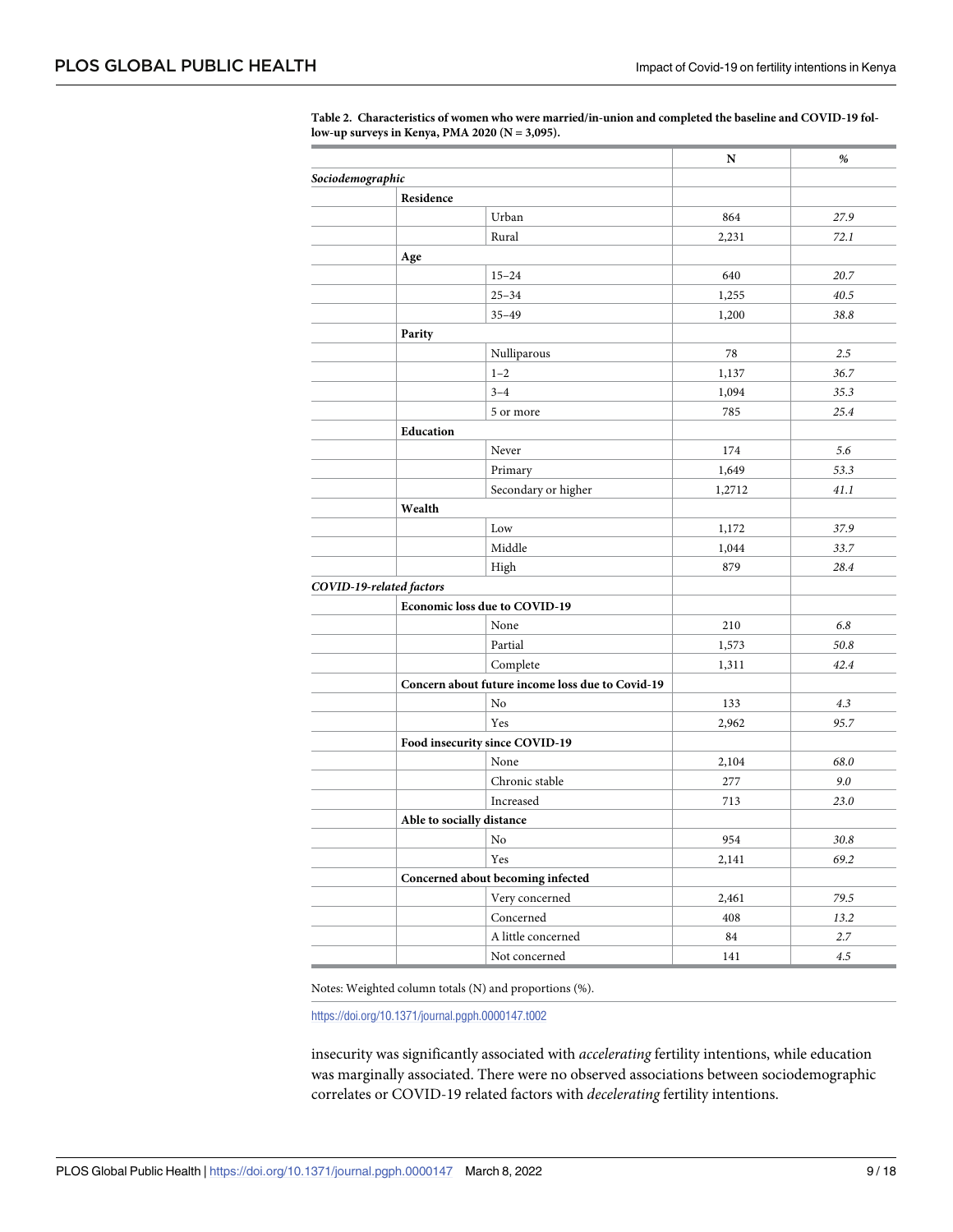|                                              | Fertility intentions at follow-up |                                   |                                |                              |  |  |
|----------------------------------------------|-----------------------------------|-----------------------------------|--------------------------------|------------------------------|--|--|
| <b>Baseline fertility</b><br>intention       | Wants more/any %<br>(N)           | Does not want %<br>$(\mathbf{N})$ | Within 1 year $\land$ %<br>(N) | More than 1 year $\%$<br>(N) |  |  |
| Wants more/any                               | 44.1 (897)                        | 6.5(131)                          |                                | -                            |  |  |
| Does not want more                           | 9.5(193)                          | 40.0(811)                         |                                |                              |  |  |
| Within 1 year <sup><math>\wedge</math></sup> | ۰                                 | ۰                                 | 8.8(79)                        | 8.0(72)                      |  |  |
| More than 1 year $\wedge$                    |                                   | -                                 | 8.2(74)                        | 75.0 (673)                   |  |  |

<span id="page-9-0"></span>**[Table](#page-7-0) 3. Changes to fertility intentions between baseline and follow-up, weighted proportions (%).**

Notes: Overall weighted proportions and totals presented by category. ^Among women who wanted children before and during COVID-19.

<https://doi.org/10.1371/journal.pgph.0000147.t003>

#### **Multivariable results**

**Quantum.** Results of the multivariable models predicting changes in the quantum of childbearing intentions are presented in [Table](#page-10-0) 4. Women with secondary or higher education and women with more than two children had significantly decreased odds of adopting *pronatal* intentions than women with less than secondary education (aOR: 0.65, 95% CI: 0.43–0.96) or women with 0–2 children (3–4 children aOR: 0.33, 95% CI: 0.22–0.50; 5+ children aOR 0.10, 95% CI: 0.06–0.16). Similarly, women with 3–4 or 5+ children had significantly higher odds of adopting *antinatal* intentions (aOR: 2.82, 95% CI: 1.84–4.28 and aOR: 6.50, 95% CI: 3.42–12.35, respectively). Rural women had 40% lower odds of adopting *antinatal* intentions than urban women, which was marginally significant (aOR: 0.60, 95% CI: 0.34–1.04). No COVID-19 related factors were significantly related with adopting *anti-* or *pronatal* fertility intentions, although the ability to socially distance was marginally positively related to *pronatal* intentions (aOR: 1.34, 95% CI: 0.97–1.85).

**Tempo.** Results of the multivariable models assessing changes in the tempo of childbearing intentions are presented in [Table](#page-11-0) 5. Food insecurity was significantly related to *accelerating* fertility intentions, with women who reported chronic food insecurity having 4.78 times the odds of accelerating their desired timing to next birth compared to those who reported no food insecurity (95% CI: 1.53–14.93). COVID-19-related increased food insecurity was also marginally associated with reduced odds of accelerating fertility intentions (aOR: 0.49, 95% CI: 0.13–1.90). There were no significant associations with *delaying* fertility intentions, though chronic, stable food insecurity was marginally related to a reduction (aOR: 0.25, 95% CI: 0.03– 1.78) and complete household income loss was linked an increase (aOR: 1.64, 95% CI: 0.91– 2.95) in the odds of *delaying* fertility intentions. The ability to socially distance was not significantly associated with *acceleration* or *delaying fertility intentions* after accounting for other variables. Results indicated a significant interaction between wealth and changes in food insecurity during COVID-19. Specifically, the impact of food insecurity on changes in the tempo of fertility intentions varied by wealth; women who experienced chronic food insecurity were significantly more likely to accelerate childbearing relative to women who did not experience food insecurity, but this effect was significantly attenuated among women in wealthier tertiles (aOR: 0.14, 95% CI: 0.02–0.97).

# **Discussion**

We find that overall, there was little change in the quantum or tempo of women's fertility intentions in the early months of the COVID-19 pandemic in Kenya, despite widespread economic loss and increased food insecurity during this period. The vast majority of women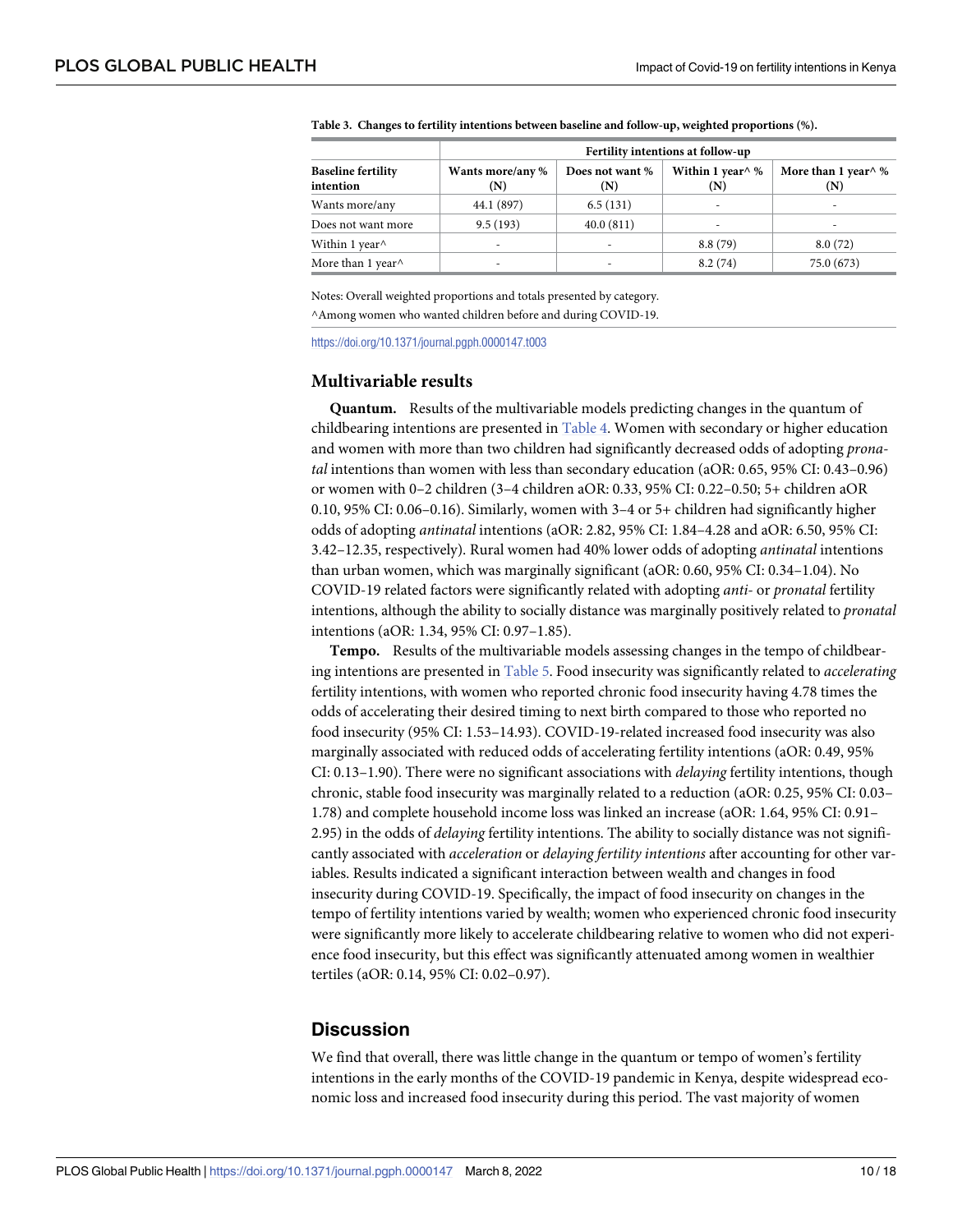|                          |                                       | Pronatal $\wedge$ (n = 1,624) |        |      | Antinatal $\ddagger$ (n = 1,471) |        |       |
|--------------------------|---------------------------------------|-------------------------------|--------|------|----------------------------------|--------|-------|
|                          |                                       | aOR                           | 95% CI |      | aOR                              | 95% CI |       |
| Sociodemographic         |                                       |                               |        |      |                                  |        |       |
| Residence                |                                       |                               |        |      |                                  |        |       |
|                          | Urban                                 | ref                           |        |      | ref                              |        |       |
|                          | Rural                                 | 1.17                          | 0.81   | 1.69 | 0.60                             | 0.34   | 1.04  |
| <b>Education</b>         |                                       |                               |        |      |                                  |        |       |
|                          | Primary or lower                      | $\operatorname{ref}$          |        |      | ref                              |        |       |
|                          | Secondary or higher                   | $0.65*$                       | 0.43   | 0.96 | 0.91                             | 0.61   | 1.34  |
| Parity                   |                                       |                               |        |      |                                  |        |       |
|                          | $0 - 2$                               | ref                           |        |      | ref                              |        |       |
|                          | $3 - 4$                               | $0.33***$                     | 0.22   | 0.50 | $2.82**$                         | 1.85   | 4.28  |
|                          | $5+$                                  | $0.10**$                      | 0.06   | 0.16 | $6.50**$                         | 3.42   | 12.35 |
| Wealth                   |                                       |                               |        |      |                                  |        |       |
|                          | Lowest                                | ref                           |        |      | ref                              |        |       |
|                          | Middle                                | 0.88                          | 0.58   | 1.34 | 1.19                             | 0.68   | 2.08  |
|                          | Highest                               | 0.82                          | 0.49   | 1.37 | 1.04                             | 0.53   | 2.06  |
| COVID-19-related Factors |                                       |                               |        |      |                                  |        |       |
|                          | Household income loss                 |                               |        |      |                                  |        |       |
|                          | None/Partial                          | ref                           |        |      | ref                              |        |       |
|                          | Complete                              | 1.03                          | 0.74   | 1.44 | 1.36                             | 0.93   | 2.00  |
|                          | Food insecurity since COVID           |                               |        |      |                                  |        |       |
|                          | None                                  | $\operatorname{ref}$          |        |      | ref                              |        |       |
|                          | Chronic stable                        | 1.44                          | 0.65   | 3.19 | 0.81                             | 0.32   | 2.00  |
|                          | Increased                             | 0.81                          | 0.43   | 1.53 | 1.21                             | 0.53   | 2.75  |
|                          | Able to socially distance             |                               |        |      |                                  |        |       |
|                          | No                                    | ref                           |        |      | ref                              |        |       |
|                          | Yes                                   | 1.34                          | 0.97   | 1.85 | 1.38                             | 0.87   | 2.17  |
|                          | Interaction: Wealth x Food insecurity |                               |        |      |                                  |        |       |
|                          | Lowest wealth x None                  | ref                           |        |      | ref                              |        |       |
|                          | Middle wealth x Chronic stable        | 1.12                          | 0.39   | 3.24 | 0.81                             | 0.26   | 2.59  |
|                          | Highest tertile x Chronic stable      | 1.20                          | 0.24   | 5.93 | 0.97                             | 0.25   | 3.72  |
|                          | Middle tertile x Increased            | 1.18                          | 0.55   | 2.50 | 1.16                             | 0.39   | 3.47  |
|                          | Highest tertile x Increased           | 1.47                          | 0.57   | 3.76 | 0.61                             | 0.20   | 1.85  |

#### <span id="page-10-0"></span>**[Table](#page-9-0) 4. Adopting pronatal or antinatal childbearing intentions between baseline and follow-up (reference: Stable).**

Notes

^Odds of shifting to pronatal fertility intentions among women who reported wanting no more/no children at baseline.

‡Odds of shifting to antinatal fertility intentions among women who reported wanting any/more children at baseline. P-values denoted �*<*0.05, ��*<*0.01.

<https://doi.org/10.1371/journal.pgph.0000147.t004>

(85%) reported consistent fertility intentions both in terms of wanting any/more children and timing of their desired next birth. We also found that COVID-19-related factors affecting economic and health security had almost no effect on the quantum of desired childbearing, though experiencing chronic food insecurity (before and during the pandemic) was associated with accelerated childbearing intentions, particularly among the poorest women. Taken together, these results provide evidence that women's fertility intentions were not as impacted by disruptions to their economic stability as research from high-income settings [[7,8\]](#page-15-0) or modeled estimates  $[1,4,5]$  $[1,4,5]$  $[1,4,5]$  has suggested, at least in the early months of the pandemic.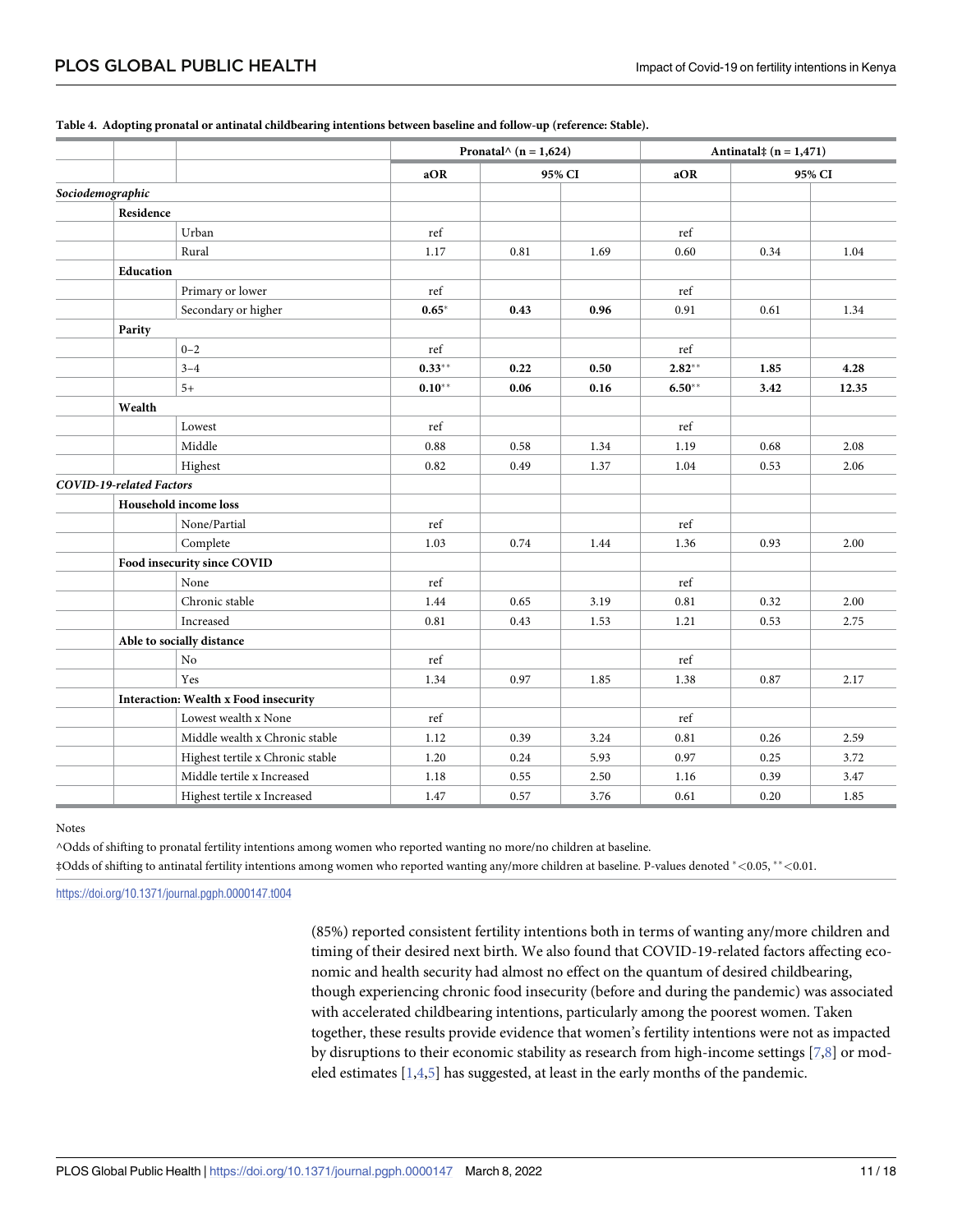|                                       |           | Accelerate $\land$ (n = 1,039) |       | Delay $\ddagger$ (n = 364) |        |       |
|---------------------------------------|-----------|--------------------------------|-------|----------------------------|--------|-------|
|                                       | aOR       | 95% CI                         |       | aOR                        | 95% CI |       |
| Sociodemographic                      |           |                                |       |                            |        |       |
| Residence                             |           |                                |       |                            |        |       |
| Urban                                 | ref       |                                |       | ref                        |        |       |
| Rural                                 | 1.10      | 0.59                           | 2.06  | 0.88                       | 0.43   | 1.83  |
| Education                             |           |                                |       |                            |        |       |
| Primary or lower                      | ref       |                                |       | ref                        |        |       |
| Secondary or higher                   | 0.69      | 0.38                           | 1.26  | 1.75                       | 0.83   | 3.70  |
| Parity                                |           |                                |       |                            |        |       |
| $0 - 2$                               | ref       |                                |       | ref                        |        |       |
| $3 - 4$                               | 0.82      | 0.44                           | 1.51  | 1.55                       | 0.76   | 3.15  |
| $5+$                                  | 1.53      | 0.48                           | 4.88  | 0.97                       | 0.24   | 3.85  |
| Wealth                                |           |                                |       |                            |        |       |
| Lower                                 | ref       |                                |       | ref                        |        |       |
| Middle                                | 1.17      | 0.48                           | 2.85  | 1.23                       | 0.45   | 3.38  |
| Highest                               | 1.43      | 0.54                           | 3.79  | 0.50                       | 0.15   | 1.69  |
| <b>Covid-related Factors</b>          |           |                                |       |                            |        |       |
| Household income loss                 |           |                                |       |                            |        |       |
| None/Partial                          | ref       |                                |       | ref                        |        |       |
| Complete                              | 0.87      | 0.50                           | 1.51  | 1.64                       | 0.91   | 2.95  |
| Food insecurity since COVID           |           |                                |       |                            |        |       |
| No                                    | ref       |                                |       | ref                        |        |       |
| Chronic stable                        | $4.78***$ | 1.53                           | 14.93 | 0.25                       | 0.03   | 1.78  |
| Increased                             | 0.49      | 0.13                           | 1.90  | 1.15                       | 0.30   | 4.34  |
| Able to socially distance             |           |                                |       |                            |        |       |
| No                                    | ref       |                                |       | ref                        |        |       |
| Yes                                   | 1.00      | 0.53                           | 1.91  | 1.35                       | 0.73   | 2.50  |
| Interaction: Wealth x Food insecurity |           |                                |       |                            |        |       |
| Lowest wealth x None                  | ref       |                                |       | ref                        |        |       |
| Middle wealth x Chronic stable        | $0.14*$   | 0.02                           | 0.97  | 1.55                       | 0.11   | 21.34 |
| Highest tertile x Chronic stable      | 0.29      | 0.06                           | 1.46  | 1.31                       | 0.07   | 23.03 |
| Middle tertile x Increased            | 1.51      | 0.25                           | 9.26  | 0.59                       | 0.09   | 3.80  |
| Highest tertile x Increased           | 0.92      | 0.16                           | 5.23  | 0.99                       | 0.13   | 7.52  |

#### <span id="page-11-0"></span>[Table](#page-9-0) 5. Acceleration and deceleration of fertility intentions among women wanting children at baseline and follow-up (reference: Stable).

Notes

^Odds of accelerating fertility intentions among women who reported wanting children in more than one year at baseline.

‡Odds of delaying fertility intentions among women who reported wanting children within one year at baseline. P-values denoted �*<*0.05, ��*<*0.01.

<https://doi.org/10.1371/journal.pgph.0000147.t005>

The early economic impacts of COVID-19 in Kenya were substantial; unemployment rose from 5% to 21% between the last quarter of 2019 and June 2020, with disproportionate job loss among women, as wages and hourly labor fell [[35](#page-16-0)]. Our data reflect this trend, with almost all women reporting either complete or partial income loss at the household level within the first few months of the pandemic and nearly universal concern about future income loss. Overall food insecurity also increased across the country [\[35\]](#page-16-0), again reflected in our data with onethird of women reporting that food insecurity either remained stable or increased during COVID-19.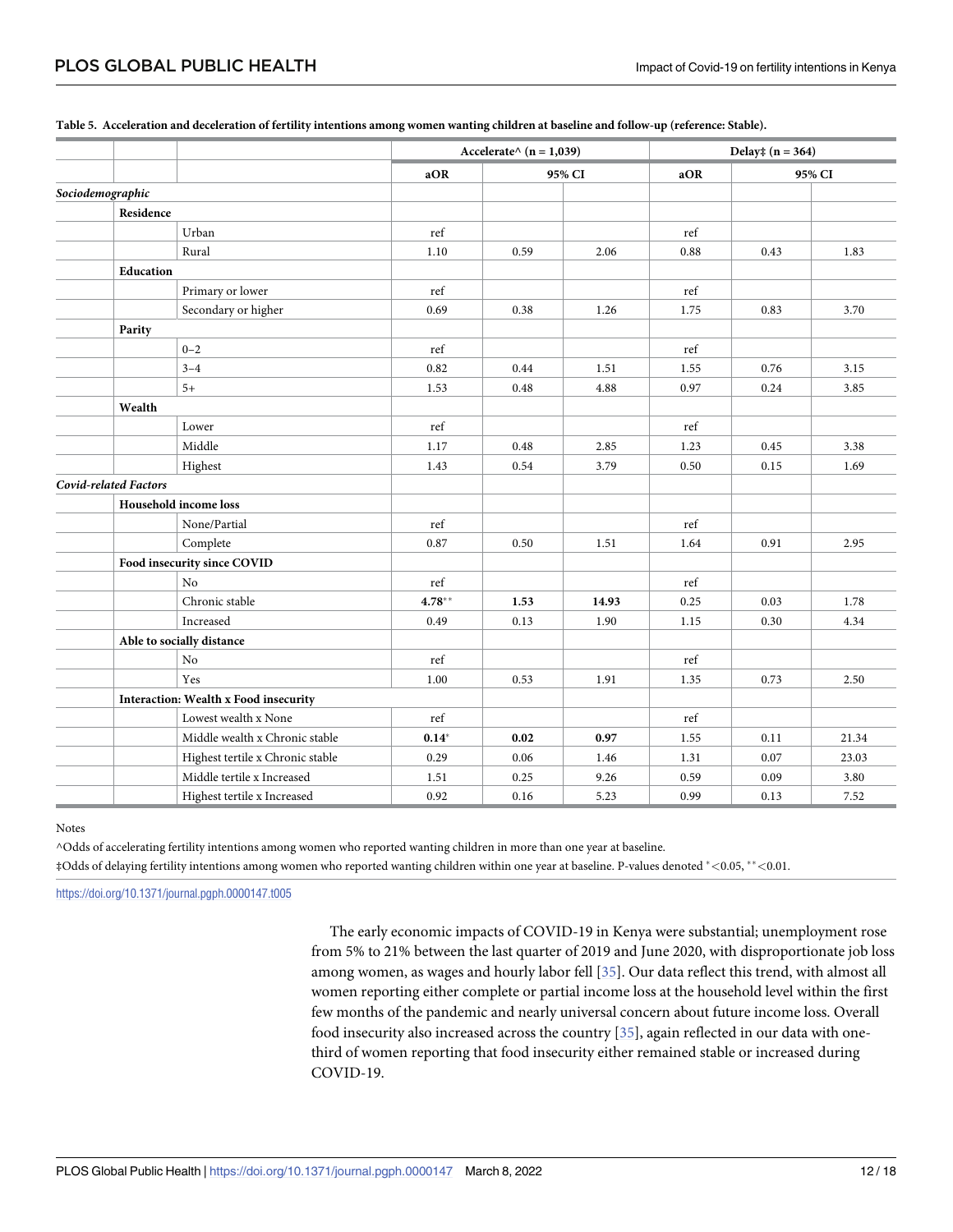<span id="page-12-0"></span>Despite these substantial economic impacts, our results indicate that COVID-19-related factors had no significant impact on the quantum of fertility intentions, that is, whether or not women reported wanting any/more children. These findings are consistent with those of Agadjanian in Mozambique, which suggest that economic insecurity may not impact overall fertility desires, at least in the short-term, but instead impact timing of childbearing [\[17\]](#page-15-0). Rather than shifts toward delayed childbearing, however, we found that the most economically vulnerable women, i.e. women whose families experienced chronic food insecurity and who lived in the poorest households, tended to accelerate their childbearing intentions. Though not statistically significant, a similar relationship was observed when examining shifts towards delayed childbearing intentions, wherein women in the poorest households who experienced chronic food insecurity appeared least likely to report delaying their intentions. The relationships we observed between the experience of chronic food insecurity and fertility intentions is consistent with Sennott and Yeatman's observations in Malawi, suggesting childbearing may function as a means of securing financial stability from partners and/or family members and as protection from further economic hardship [[19](#page-15-0)]. In contrast, the finding that women who experienced increased food insecurity during COVID-19 were marginally less likely to accelerate childbearing appears contradictory. This may be partly due to the fact that our measure of familial food insecurity lacked specificity and may include circumstances in which women and their families may temporarily run out of food in the absence of sustained economic hardship. This is supported by the fact that 24% in the richest households reported increases in food insecurity during COVID-19. Our finding of a significant interaction between the effect of food insecurity and wealth, wherein the effect of food insecurity was significantly attenuated among wealthier women, further supports this explanation.

Beyond COVID-19 related circumstances, we found that flexibility in fertility intentions was also dependent on women's parity. Women who had more children may be more likely to have already attained their ideal family size and, thus, are less likely to shift their intentions to wanting more children in response to external circumstances. In contrast, lower parity women, who are also generally younger, retain greater flexibility in their fertility intentions and may be more impacted by the circumstances induced by the pandemic.

Ultimately, fertility intentions inform women's need and demand for reproductive and maternal health services. Models predicting large increases in unintended pregnancy anticipated a rise in demand for family planning services, coupled with a decline in access; however, in our sample, with largely stable fertility intentions and modest shifts towards wanting children sooner, demand for these services is not likely to increase. This is consistent with recent population-level findings in four sub-Saharan African geographies, reporting sustained need for contraception in the early stages of the pandemic, relative to trends observed before the onset of COVID-19 [\[42\]](#page-16-0). Similarly, Karp and colleagues found that most women in Kenya (81.6%) did not change their contraceptive status in the early months of the pandemic, and those who did were more likely to adopt a method than to discontinue (13.1% vs. 5.3%, respectively) [\[43\]](#page-16-0). These findings indicate that, at least in the early stages of the pandemic, family planning services were not adversely affected on a large scale. Similarly, our findings indicate that need for maternal health services will not decrease markedly during the pandemic. Recent evidence suggests that COVID-19 carries an increased risk for maternal and newborn morbidity and mortality [\[44,45\]](#page-16-0). Communicating about this potential increased risk, in addition to counseling on effective COVID-19 prevention strategies, including the safety of receiving the COVID-19 vaccine during pregnancy [[46,47\]](#page-17-0), should be prioritized as part of maternal health care services.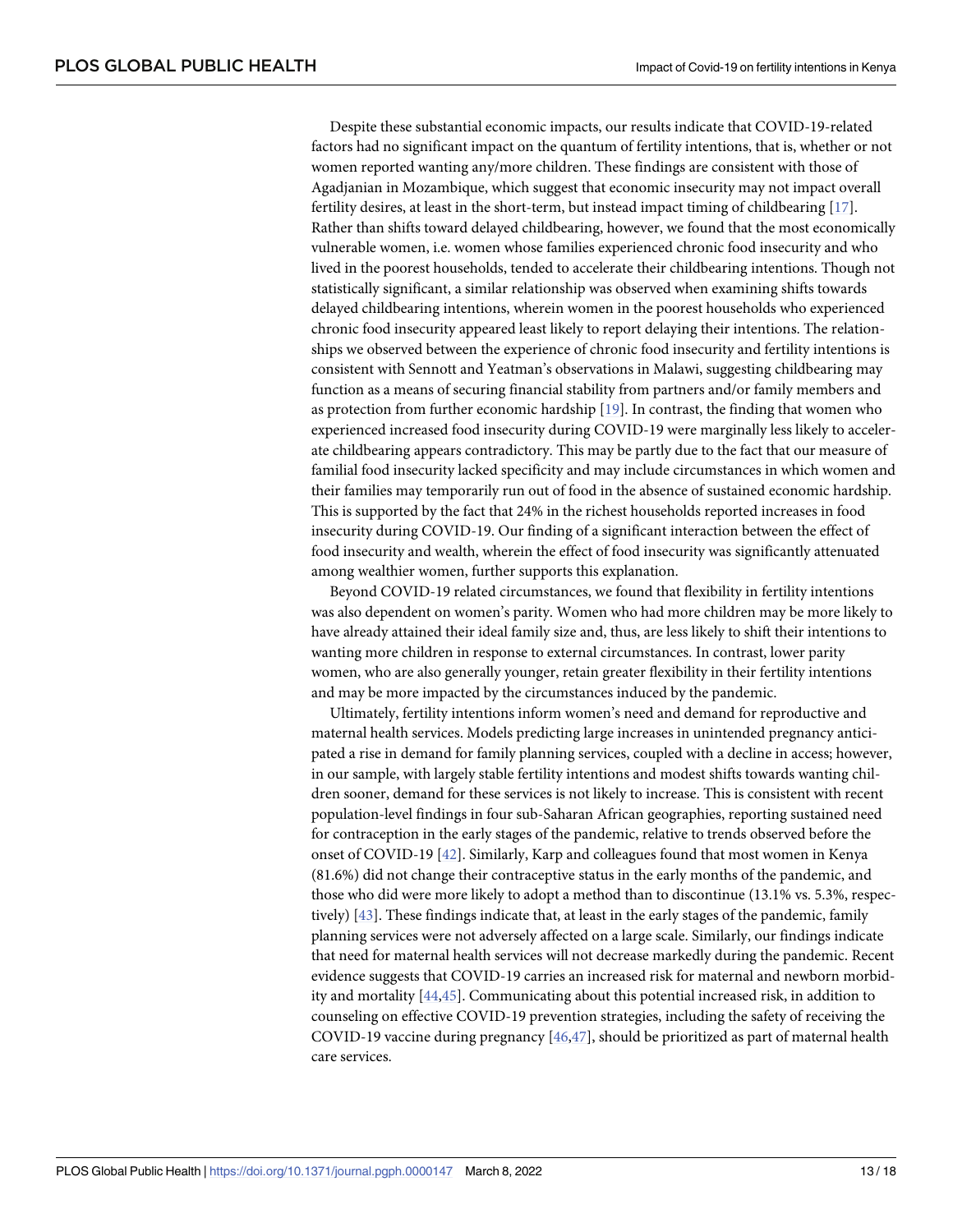#### <span id="page-13-0"></span>**Strengths and limitations**

This study has a number of strengths. It is unique in that we were able to use longitudinal data to assess the early impact of COVID-19 on fertility intentions. By linking women and comparing their fertility intentions across two time points we were able to eliminate recall bias that may otherwise result from women retrospectively reporting their intentions before and during the pandemic. Due to the short time-period between baseline and follow-up, it is likely that the majority of changes are a result of the ubiquitous social and economic disruption that occurred, rather than widespread changes to demographic events, such as marriage and childbearing, which would generally occur over longer periods of time. The short time frame between baseline and follow-up also reduced the potential for misclassification of fertility timing, though it does not eliminate the potential for it to affect our results. More specifically, some women may have reported at baseline that they wanted a child in more than a year, for example in 15 months, but when asked four months later, reported that they wanted a child in 11 months. These women would be consistent in their report but classified as accelerators in our analysis. However, given the relatively short time period between these surveys, we believe the potential for this misclassification on a large scale is unlikely. Additionally, we were able to use data from individual and household reports of the direct impact of COVID-19 on social, health, and economic circumstances brought about by the pandemic, providing further nuance to our understanding of the mechanisms through which COVID-19 may impact fertility intentions.

However, there are limitations worth noting. First, our sample was restricted to women who could be recontacted via phone. While most women in Kenya own phones, and we used post-stratification weights to account for differences in the probability of owning a phone and being interviewed at follow-up, it is possible that we were unable to account for all factors associated with phone-owner-based exclusion. If not, results may not be generalizable to those with fewer resources, who may be the most impacted by economic uncertainty. Secondly, we excluded women who reported that they did not know if and when they would like to have another child at either interview as we could not classify these women as pronatal/antinatal or accelerators/decelerators for analysis. Though this was not a large percentage of women (approximately 6%), it is possible that these women differ systematically from women with more codified intentions. We found that these women were slightly older and of higher parity; their exclusion may thus modify the relationship we found between women's parity and changes to the quantum of their fertility intentions. Given the strength of this relationship, however, it is unlikely that such sample differences would change our conclusions. Still, this is an important area for future exploration. Hayford found that uncertainty related to mortality and economic conditions was predictive of higher reporting of non-numeric responses in Mozambique, reflecting that greater uncertainty at a social level results in greater uncertainty at the individual level [[48](#page-17-0)]. While we could not explore this in great detail due to our limited sample size, future research should explore whether the consequences of the COVID-19 pandemic, specifically higher mortality and economic uncertainty, result in greater fertility ambiguity in the population. Finally, our study was conducted during the first three to four months of the pandemic using phone-based surveys. Though there were obvious economic and social impacts at the national level even in this time period, it is unclear if these patterns will generalize to later periods in the pandemic. That is, prolonged exposure to the COVID-19 pandemic and the associated global recession could result in different dynamics over time. This relationship can be further explored with ongoing PMA data collection efforts in Kenya, in addition to several other sub-Saharan African countries. We also note that using two different modes of data collection (phone versus face-to-face) may introduce differential responses based on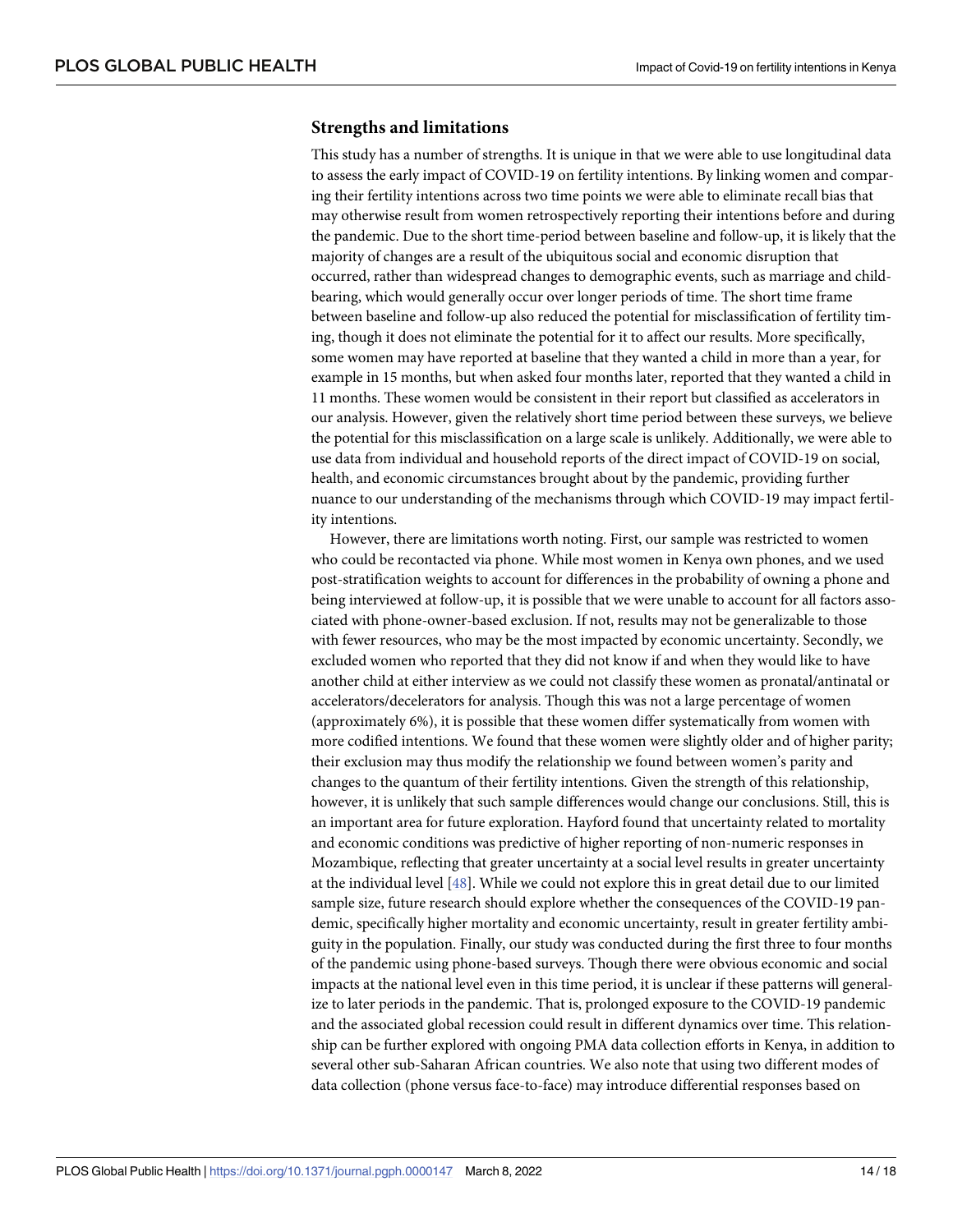<span id="page-14-0"></span>mode of interview; however, as all respondents had face-to-face interviews first and phonebased interviews second, it is not possible to quantify any potential bias.

# **Conclusion**

Insecurity introduced by the COVID-19 pandemic did not lead to widespread changes in fertility intentions in Kenya, though evidence suggests that the most vulnerable women accelerated fertility intentions in response to the pandemic. Understanding how wide-spread changes in economic security affect fertility intentions is critical, as these intentions shape demand for reproductive and maternal health services.

# **Supporting information**

**S1 [Table.](http://journals.plos.org/globalpublichealth/article/asset?unique&id=info:doi/10.1371/journal.pgph.0000147.s001) Sample characteristics at baseline and follow-up for weighting procedures.** (DOCX)

**S2 [Table.](http://journals.plos.org/globalpublichealth/article/asset?unique&id=info:doi/10.1371/journal.pgph.0000147.s002) Bivariate associations between women's characteristics and changes in fertility intentions.** (DOCX)

# **Acknowledgments**

We would like to thank Phil Anglewicz, Linnea Eitmann, and Beth Larson for their thoughtful review and suggestions for this manuscript. Additionally, we thank the PMA Kenya team for their tireless efforts to field the Performance Monitoring for Action (PMA) surveys, before and during the COVID-19 pandemic and the many respondents that contributed their time and responses to these surveys. Finally, we would like to recognize the more than three million people who have lost their lives to COVID-19.

# **Author Contributions**

**Conceptualization:** Linnea A. Zimmerman, Celia Karp, Alison Gemmill, Caroline Moreau, Suzanne O. Bell.

**Data curation:** Mary Thiongo.

**Formal analysis:** Linnea A. Zimmerman, Celia Karp.

**Investigation:** Linnea A. Zimmerman, Mary Thiongo, Peter Gichangi.

**Methodology:** Linnea A. Zimmerman, Mary Thiongo, Peter Gichangi, Georges Guiella.

**Project administration:** Mary Thiongo, Georges Guiella.

**Supervision:** Linnea A. Zimmerman, Peter Gichangi.

**Writing – original draft:** Linnea A. Zimmerman, Celia Karp, Alison Gemmill, Caroline Moreau, Suzanne O. Bell.

**Writing – review & editing:** Linnea A. Zimmerman, Celia Karp, Mary Thiongo, Peter Gichangi, Georges Guiella, Alison Gemmill, Caroline Moreau, Suzanne O. Bell.

#### **References**

**[1](#page-10-0).** Roberton T, Carter ED, Chou VB, Stegmuller AR, Jackson BD, Tam Y, et al. Early estimates of the indirect effects of the COVID-19 pandemic on maternal and child mortality in low-income and middleincome countries: a modelling study. The Lancet Global Health. 2020;0. [https://doi.org/10.1016/S2214-](https://doi.org/10.1016/S2214-109X%2820%2930229-1) [109X\(20\)30229-1](https://doi.org/10.1016/S2214-109X%2820%2930229-1) PMID: [32405459](http://www.ncbi.nlm.nih.gov/pubmed/32405459)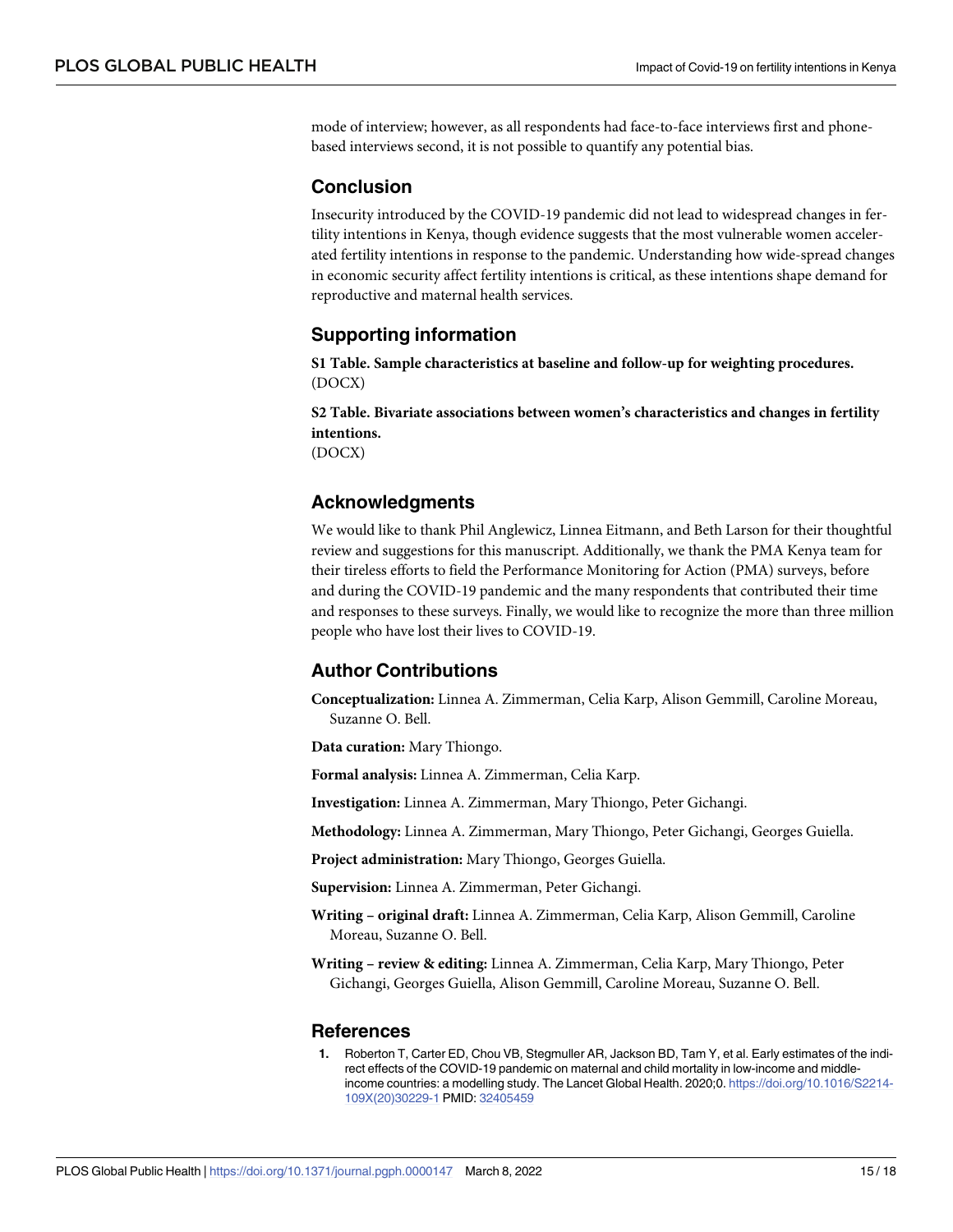- <span id="page-15-0"></span>**[2](#page-0-0).** Cousins S. COVID-19 has "devastating" effect on women and girls. The Lancet. 2020; 396: 301–302. [https://doi.org/10.1016/S0140-6736\(20\)31679-2](https://doi.org/10.1016/S0140-6736%2820%2931679-2) PMID: [32738942](http://www.ncbi.nlm.nih.gov/pubmed/32738942)
- **3.** Kumar N. COVID 19 era: a beginning of upsurge in unwanted pregnancies, unmet need for contraception and other women related issues. The European Journal of Contraception & Reproductive Health Care. 2020; 25: 323–325. <https://doi.org/10.1080/13625187.2020.1777398> PMID: [32567961](http://www.ncbi.nlm.nih.gov/pubmed/32567961)
- **[4](#page-10-0).** Riley Sully, Ahmed Biddlecom. Estimates of the Potential Impact of the COVID-19 Pandemic on Sexual and Reproductive Health In Low- and Middle-Income Countries. International Perspectives on Sexual and Reproductive Health. 2020; 46: 73. <https://doi.org/10.1363/46e9020> PMID: [32343244](http://www.ncbi.nlm.nih.gov/pubmed/32343244)
- **[5](#page-10-0).** UNFPA. Impact of the COVID-19 Pandemic On Family Planning and Ending Gender-based Violence, Female Genital Mutiliation, and Child Marriage. 2020. Available: [https://www.unfpa.org/sites/default/](https://www.unfpa.org/sites/default/files/resource-pdf/COVID-19_impact_brief_for_UNFPA_24_April_2020_1.pdf) [files/resource-pdf/COVID-19\\_impact\\_brief\\_for\\_UNFPA\\_24\\_April\\_2020\\_1.pdf](https://www.unfpa.org/sites/default/files/resource-pdf/COVID-19_impact_brief_for_UNFPA_24_April_2020_1.pdf).
- **[6](#page-1-0).** UNFPA, Avenir Health. Impact of COVID-19 on Family Planning: What we know one year into the pandemic. UNFPA; 2021. Available: [https://www.unfpa.org/sites/default/files/resource-pdf/COVID\\_](https://www.unfpa.org/sites/default/files/resource-pdf/COVID_Impact_FP_V5.pdf) [Impact\\_FP\\_V5.pdf.](https://www.unfpa.org/sites/default/files/resource-pdf/COVID_Impact_FP_V5.pdf)
- **[7](#page-10-0).** Lindberg LD, VandeVusse A, Mueller J, Kirstein M. Early Impacts of the COVID-19 Pandemic: Findings from the 2020 Guttmacher Survey of Reproductive Health Experiences. Guttmacher Institute; 2020 Jun. <https://doi.org/10.1363/2020.31482>
- **[8](#page-1-0).** Luppi F, Arpino B, Rosina A. The impact of COVID-19 on fertility plans in Italy, Germany, France, Spain, and UK. SocArXiv. <https://doi.org/10.31235/osf.io/wr9jb>
- **[9](#page-1-0).** Aassve A, Cavalli N, Mencarini L, Plach S, Bacci ML. The COVID-19 pandemic and human fertility. Science. 2020; 369: 370–371. <https://doi.org/10.1126/science.abc9520> PMID: [32703862](http://www.ncbi.nlm.nih.gov/pubmed/32703862)
- **[10](#page-2-0).** Trinitapoli J, Yeatman S. The Flexibility of Fertility Preferences in a Context of Uncertainty. Population and Development Review. 2018; 44: 87–116. <https://doi.org/10.1111/padr.12114> PMID: [29695890](http://www.ncbi.nlm.nih.gov/pubmed/29695890)
- **[11](#page-1-0).** Trinitapoli J, Yeatman S. Uncertainty and Fertility in a Generalized AIDS Epidemic. Am Sociol Rev. 2011; 76: 935–954. <https://doi.org/10.1177/0003122411427672> PMID: [22536003](http://www.ncbi.nlm.nih.gov/pubmed/22536003)
- **[12](#page-2-0).** Fahlen S, Olan L. The impact of economic uncertainty on childbearing intentions in Europe. Family and Societies. 2015; 36: 46.
- **13.** Schneider D. The Great Recession, Fertility, and Uncertainty: Evidence From the United States. Journal of Marriage and Family. 2015; 77: 1144–1156. <https://doi.org/10.1111/jomf.12212>
- **[14](#page-1-0).** Comolli CL. The fertility response to the Great Recession in Europe and the United States: Structural economic conditions and perceived economic uncertainty. Demographic Research. 2017; 36: 1549– 1600. <https://doi.org/10.4054/DemRes.2017.36.51>
- **15.** Goldstein J, Karaman Örsal DD, Kreyenfeld M, Jasilioniene A. Fertility Reactions to the "Great Recession" in Europe: Recent Evidence from Order-Specific Data. Demographic Research. 2013; 29: 85– 104. <https://doi.org/10.4054/DemRes.2013.29.4>
- **[16](#page-1-0).** Schneider D, Hastings OP. Socioeconomic Variation in the Effect of Economic Conditions on Marriage and Nonmarital Fertility in the United States: Evidence From the Great Recession. Demography. 2015; 52: 1893–1915. <https://doi.org/10.1007/s13524-015-0437-7> PMID: [26450754](http://www.ncbi.nlm.nih.gov/pubmed/26450754)
- **[17](#page-12-0).** Agadjanian V. Fraught with Ambivalence: Reproductive Intentions and Contraceptive Choices in a Sub-Saharan Fertility Transition. Population Research and Policy Review. 2005; 24: 617–645. [https://doi.](https://doi.org/10.1007/s11113-005-5096-8) [org/10.1007/s11113-005-5096-8](https://doi.org/10.1007/s11113-005-5096-8)
- **[18](#page-1-0).** Cain M. Fertility as an Adjustment to Risk. Population and Development Review. 1983; 9: 688. [https://](https://doi.org/10.2307/1973546) [doi.org/10.2307/1973546](https://doi.org/10.2307/1973546)
- **[19](#page-12-0).** Sennott C, Yeatman S. Stability and change in fertility preferences among young women in Malawi. Int Perspect Sex Reprod Health. 2012; 38: 34–42. <https://doi.org/10.1363/3803412> PMID: [22481147](http://www.ncbi.nlm.nih.gov/pubmed/22481147)
- **[20](#page-1-0).** Mamelund S-E. Can the Spanish Influenza Pandemic of 1918 Explain the Baby Boom of 1920 in Neutral Norway? Population. Vol. 59: 229–260.
- **[21](#page-1-0).** Boberg-Fazlic N, Ivets M, Karlsson M, Nilsson T. Disease and Fertility: Evidence from the 1918 Influenza Pandemic in Sweden. Rochester, NY; 2017 Jun. Report No.: ID 2988181. Available: [https://](https://papers.ssrn.com/abstract=2988181) [papers.ssrn.com/abstract=2988181](https://papers.ssrn.com/abstract=2988181).
- **22.** Chandra S, Yu Y-L. Fertility Decline and the 1918 Influenza Pandemic in Taiwan. Biodemography and Social Biology. 2015; 61: 266–272. <https://doi.org/10.1080/19485565.2015.1062718> PMID: [26652681](http://www.ncbi.nlm.nih.gov/pubmed/26652681)
- **[23](#page-1-0).** Chandra S, Yu Y-L. The 1918 influenza pandemic and subsequent birth deficit in Japan. Demographic Research. 2015; 33: 313–326. <https://doi.org/10.4054/DemRes.2015.33.11>
- **[24](#page-1-0).** Underwood JH. Effects of the 1918 influenza pandemic mortality experience on subsequent fertility of the native population of Guam. Micronesica. 1984; 19: 1–10. PMID: [12267360](http://www.ncbi.nlm.nih.gov/pubmed/12267360)
- **[25](#page-1-0).** Lewis JJ, Ronsmans C, Ezeh A, Gregson S. The population impact of HIV on fertility in sub-Saharan Africa. AIDS. 2004;18. Available: [https://journals.lww.com/aidsonline/Fulltext/2004/06002/The\\_](https://journals.lww.com/aidsonline/Fulltext/2004/06002/The_population_impact_of_HIV_on_fertility_in.5.aspx)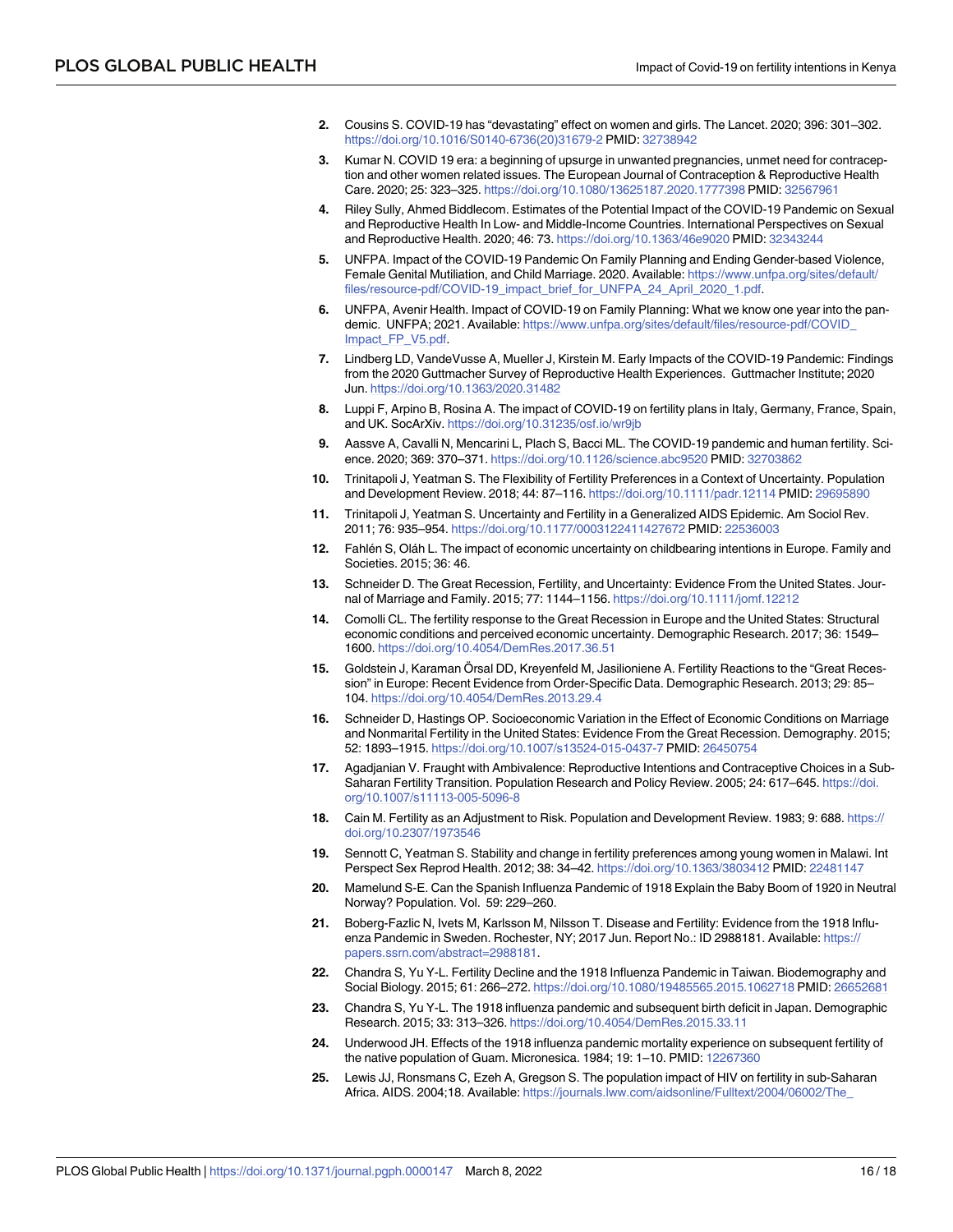[population\\_impact\\_of\\_HIV\\_on\\_fertility\\_in.5.aspx.](https://journals.lww.com/aidsonline/Fulltext/2004/06002/The_population_impact_of_HIV_on_fertility_in.5.aspx) <https://doi.org/10.1097/00002030-200406002-00005> PMID: [15319742](http://www.ncbi.nlm.nih.gov/pubmed/15319742)

- <span id="page-16-0"></span>**26.** Juhn C, Kalemli-Ozcan S, Turan B. HIV and fertility in Africa: first evidence from population-based surveys. Journal of Population Economics. 2013; 26: 835–853. <https://doi.org/10.1007/s00148-012-0456-2>
- **27.** Nattabi B, Li J, Thompson SC, Orach CG, Earnest J. A Systematic Review of Factors Influencing Fertility Desires and Intentions Among People Living with HIV/AIDS: Implications for Policy and Service Delivery. AIDS and Behavior. 2009; 13: 949–968. <https://doi.org/10.1007/s10461-009-9537-y> PMID: [19330443](http://www.ncbi.nlm.nih.gov/pubmed/19330443)
- **28.** Marteleto LJ, Weitzman A, Coutinho RZ, Alves SV. Women's Reproductive Intentions and Behaviors during the Zika Epidemic in Brazil. Population and Development Review. 2017; 43: 199-227. [https://](https://doi.org/10.1111/padr.12074) [doi.org/10.1111/padr.12074](https://doi.org/10.1111/padr.12074) PMID: [31359895](http://www.ncbi.nlm.nih.gov/pubmed/31359895)
- **[29](#page-1-0).** Rangel MA, Nobles J, Hamoudi A. Brazil's Missing Infants: Zika Risk Changes Reproductive Behavior. Demography. 2020; 57: 1647–1680. <https://doi.org/10.1007/s13524-020-00900-9> PMID: [32875482](http://www.ncbi.nlm.nih.gov/pubmed/32875482)
- **[30](#page-1-0).** Fazle Rabbi AM, Kabir M. Explaining fertility transition of a developing country: an analysis of quantum and tempo effect. Fertility Research and Practice. 2015; 1: 4. <https://doi.org/10.1186/2054-7099-1-4> PMID: [28620509](http://www.ncbi.nlm.nih.gov/pubmed/28620509)
- **[31](#page-1-0).** Bongaarts J, Feeney G. On the Quantum and Tempo of Fertility. Population and Development Review. 1998; 24: 271–291. <https://doi.org/10.2307/2807974>
- **[32](#page-2-0).** Fahle´n S, Ola´h LSz. Economic uncertainty and first-birth intentions in Europe. Demographic Research. 2018; 39: 795–834. <https://doi.org/10.4054/DemRes.2018.39.28>
- **[33](#page-3-0).** World Bank. Total Fertility Rates by Country, 1960–2018. 2019. Available: [https://data.worldbank.org/](https://data.worldbank.org/indicator/SP.DYN.TFRT.IN) [indicator/SP.DYN.TFRT.IN](https://data.worldbank.org/indicator/SP.DYN.TFRT.IN).
- **[34](#page-3-0).** International Centre for Reproductive Health Kenya (ICRHK) and The Bill & Melinda Gates Institute for Population and Reproductive Health at The Johns Hopkins Bloomberg School of Public Health. Performance Monitoring for Action (PMA) Kenya Phase 1 Household and Female Survey (Version 1), PMA/ Kenya-P1-HQFQ-v1. Kenya and Baltimore, Maryland, USA; 2019. Available: [https://doi.org/10.34976/](https://doi.org/10.34976/4swk-g935) [4swk-g935.](https://doi.org/10.34976/4swk-g935)
- **[35](#page-11-0).** World Bank Group. Kenya Economic Update; Navigating the Pandemic. World Bank; 2020. Report No.: 22. Available: [http://documents1.worldbank.org/curated/en/957121606226133134/pdf/Kenya-](http://documents1.worldbank.org/curated/en/957121606226133134/pdf/Kenya-Economic-Update-Navigating-the-Pandemic.pdf)[Economic-Update-Navigating-the-Pandemic.pdf](http://documents1.worldbank.org/curated/en/957121606226133134/pdf/Kenya-Economic-Update-Navigating-the-Pandemic.pdf).
- **[36](#page-3-0).** Kenya Ministry of Health. First Case of Coronavirus Disease Confirmed in Kenya. 2020. Available: [https://www.health.go.ke/wp-content/uploads/2020/03/Statement-on-Confirmed-COVID-19-Case-13-](https://www.health.go.ke/wp-content/uploads/2020/03/Statement-on-Confirmed-COVID-19-Case-13-March-2020-final-1.pdf) [March-2020-final-1.pdf.](https://www.health.go.ke/wp-content/uploads/2020/03/Statement-on-Confirmed-COVID-19-Case-13-March-2020-final-1.pdf)
- **[37](#page-3-0).** Policy Responses to the Coronavirus Pandemic—Statistics and Research. In: Our World in Data [Internet]. [cited 11 Feb 2021]. Available: <https://ourworldindata.org/policy-responses-covid>.
- **[38](#page-3-0).** Dong E, Du H, Gardner L. An interactive web-based dashboard to track COVID-19 in real time. The Lancet Infectious Diseases. 2020; 20: 533–534. [https://doi.org/10.1016/S1473-3099\(20\)30120-1](https://doi.org/10.1016/S1473-3099%2820%2930120-1) PMID: [32087114](http://www.ncbi.nlm.nih.gov/pubmed/32087114)
- **[39](#page-3-0).** Johns Hopkins Coronavirus Resource Center. Kenya—COVID-19 Overview. In: Johns Hopkins Coronavirus Resource Center [Internet]. [cited 27 Apr 2021]. Available: [https://coronavirus.jhu.edu/region/](https://coronavirus.jhu.edu/region/kenya) [kenya](https://coronavirus.jhu.edu/region/kenya).
- **[40](#page-6-0).** Rutstein SO, Johnson K. DHS Comparative Report 6: The DHS Wealth Index. Calverton, Maryland, USA: ORC Macro; 2004. Available: <https://dhsprogram.com/pubs/pdf/CR6/CR6.pdf>.
- **[41](#page-7-0).** StataCorp. Stata Statistical Software: Release 16. College Station, TX: StataCorp LLC; 2019.
- **[42](#page-12-0).** Wood S, Karp C, OlaOlorun F, Pierre A, Guiella G, Gichangi P, et al. Trends in the need for and use of contraception before and during COVID-19 in four sub-Saharan African geographies: results from population-based national or regional cohort surveys. The Lancet Global Health. 2021; In-press.
- **[43](#page-12-0).** Karp C, Wood S, Guiella G, Gichangi P, Bell S, Anglewicz P, et al. Contraceptive dynamics during COVID-19 in sub-Saharan Africa: Longitudinal evidence from Burkina Faso and Kenya. BMJ Sexual and Reproductive Health. Accepted, Forthcoming.
- **[44](#page-12-0).** Chmielewska B, Barratt I, Townsend R, Kalafat E, van der Meulen J, Gurol-Urganci I, et al. Effects of the COVID-19 pandemic on maternal and perinatal outcomes: a systematic review and meta-analysis. The Lancet Global Health. 2021; S2214109X21000796. [https://doi.org/10.1016/S2214-109X\(21\)](https://doi.org/10.1016/S2214-109X%2821%2900079-6) [00079-6](https://doi.org/10.1016/S2214-109X%2821%2900079-6) PMID: [33811827](http://www.ncbi.nlm.nih.gov/pubmed/33811827)
- **[45](#page-12-0).** Villar J, Ariff S, Gunier RB, Thiruvengadam R, Rauch S, Kholin A, et al. Maternal and Neonatal Morbidity and Mortality Among Pregnant Women With and Without COVID-19 Infection: The INTERCOVID Multinational Cohort Study. JAMA Pediatrics. 2021 [cited 27 Apr 2021]. [https://doi.org/10.1001/](https://doi.org/10.1001/jamapediatrics.2021.1050) [jamapediatrics.2021.1050](https://doi.org/10.1001/jamapediatrics.2021.1050) PMID: [33885740](http://www.ncbi.nlm.nih.gov/pubmed/33885740)